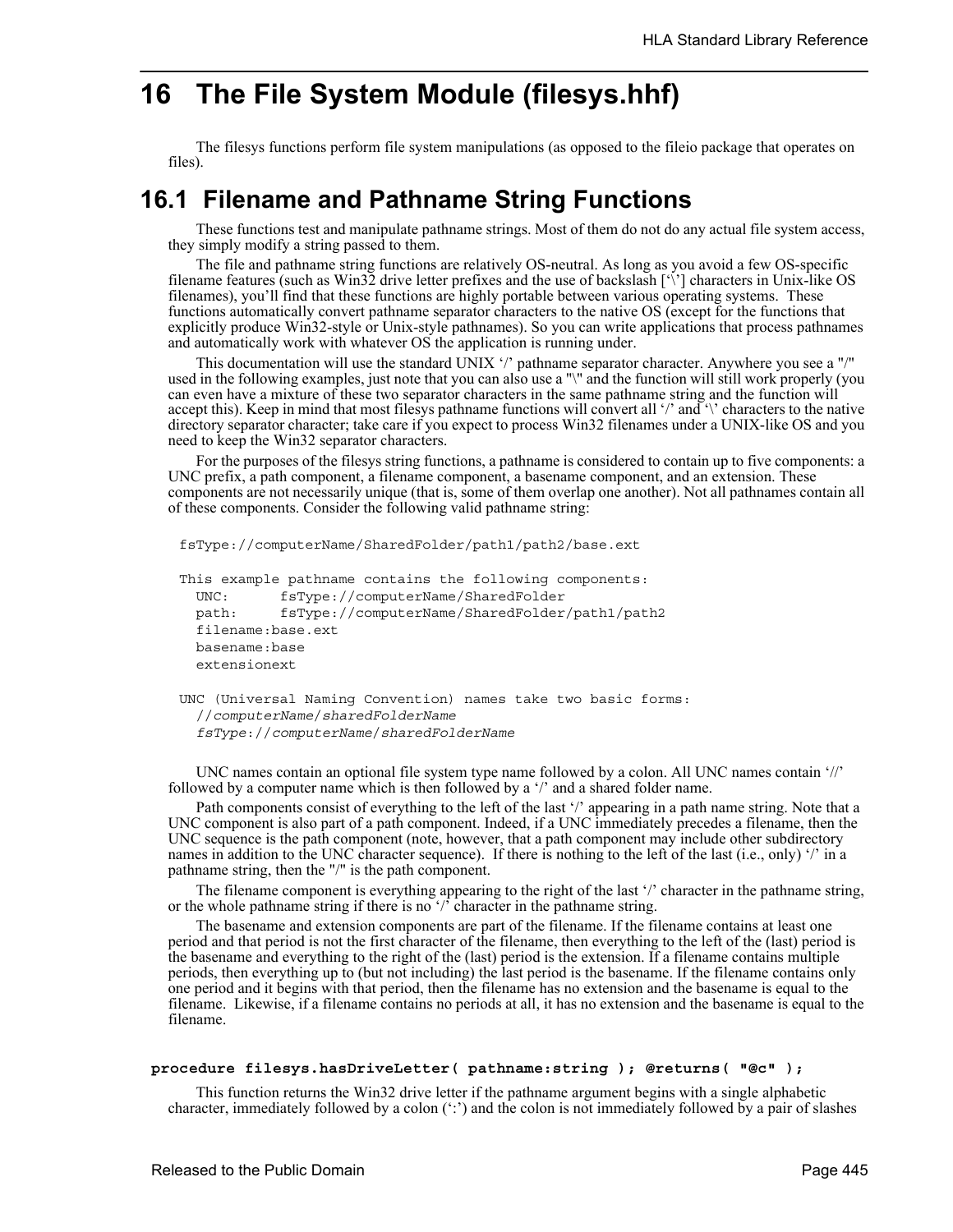### HLA Standard Library

(indicating a UNC name). Drive letters are Win32-specific, although this function can be called on any pathname string. If a drive letter is present, this function returns the drive letter in AL, converted to uppercase, and also returns with the carry flag set. If there is no drive letter at the beginning of the name (or if it looks like a UNC name), then this function returns with EAX containing zero and the carry flag clear.

Note that the function "returns" value for this function is " $@c"$  (that is, the carry flag) and not "AL". This allows you to use the function call within a boolean expression (e.g., in an "if" statement) and test for true/false return values.

```
HLA high-level calling sequence examples:
if( filesys.hasDriveLetter( somePath )) then
  stdout.put( "Drive is ", (type char al), nl );
  str.delete( somePath, 0, 2 );// Delete the drive letter
endif;
HLA low-level calling sequence example:
  push( somePath );
  call filesys.hasDriveLetter;
  jnc noDriveLetter;
     push( somePath );
     pushd( 0 );
     pushd( 2 );
```
noDriveLetter:

call str.delete;

## **procedure filesys.hasExtension( pathname:string ); @returns( "@c" );**

This function returns true if the filename component of the pathname argumen contains an extension. An extension is the last part of a pathname following the last period in the filename. Note that if a filename begins with a period and that is the only period in the filename, then the following characters are not an extension (and the extension is the empty string for such a name). Note that periods found in the path to the filename are not considered when this function searches for the extension. Extensions only belong to filename components, not to path components.

```
Examples:
filesys.hasExtension( "/path/file.ext" );// true, extension = "ext"
filesys.hasExtension( "file" );// false
filesys.hasExtension( ".ext" );// false
filesys.hasExtension( "file.ext" );// true, extension = "ext"
filesys.hasExtension( "file.abc.ext" );// true, extension = "ext"
filesys.hasExtension( "..ext" );// true, extension = "ext"
filesys.hasExtension( "path.ext/file" );// false
```
The true/false result is returned both in the carry flag and in the EAX/AX/AL register. The carry flag is set if the argument has an extension, it is clear otherwise. Similarly, true (1) is returned in EAX/AX/AL if the argument has an extension, false (0) is returned otherwise.

HLA high-level calling sequence examples:

```
filesys.hasExtension( somePath );
mov( al, somePathHasExtension );
if( @c ) then
  << do something if somePath has an extension >>
```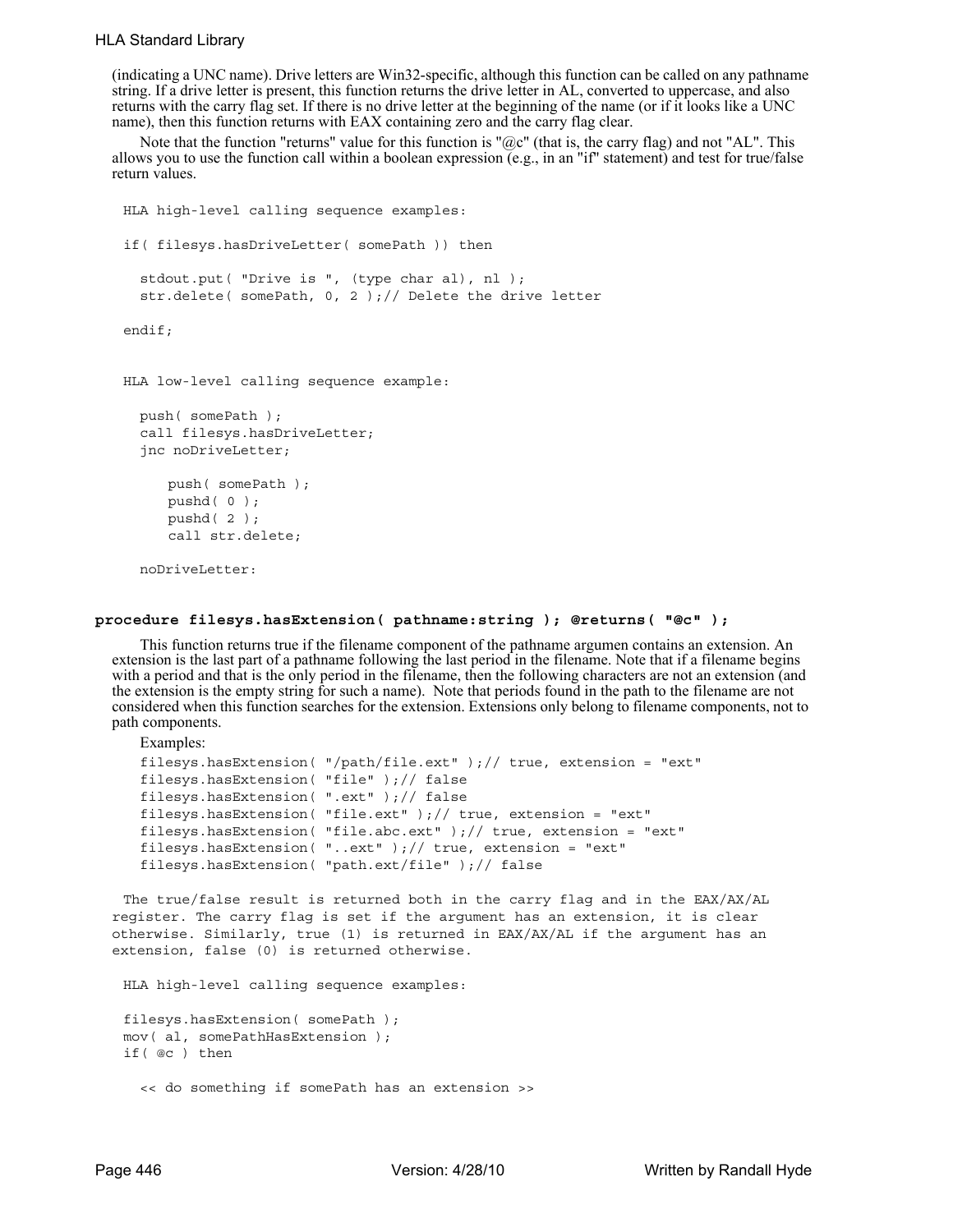endif;

HLA low-level calling sequence example:

push( somePath ); call filesys.hasExtension; jnc noExtension;

<< Do something if somePath has an extension>>

noExtension:

#### **procedure filesys.hasUncName( pathname:string ); @returns( "@c" );**

This function tests the pathname argument to see if it begins with a UNC (universal naming convention) pathname prefix. UNC prefixes take one of two forms (as far as this code is concerned):

//computername/sharedfolder/<*path*> <*type*>://computername/sharedfolder/<*path*>

<*type*> can be any string of filename-compatible characters (length one or greater), such as 'file', 'smb', and so on. <*path*> may be any OS-compatible pathname of length zero or greater (up to the maximum length supported by the native OS). Portable code should not allow the pathname string (including the UNC) to except about 250 characters.

This function returns true or false in the carry flag indicating whether a UNC, if present, is syntactically correct. That is, this function returns carry clear if there is something that looks like a UNC but is syntactically illegal. Note that a pathname, without an explicit "//computername/sharedfolder/" prefix is still a syntactically correct pathname as far as this function is concerned. That is, this function returns true for pathnames like "name" or "/path/name" even though an explicit UNC item is not present.

This function returns information about the UNC prefix in the EAX register. If this function returns with EAX equal to zero and the carry set, then there is no UNC present in the pathname. If this function returns with EAX containing a value other than zero (and the carry flag set), then a UNC is present and EAX contains an offset into the string that is the start of the pathname just beyond the end of the UNC sequence (i.e., beyond the '/ ' or '\' that marks the end of the UNC name).

Note: on failure (carry  $= 0$ ), EAX will be returned containing zero.

```
HLA high-level calling sequence examples:
if( filesys.hasUncName( somePath ) && eax <> 0 ) then
  str.delete( somePath, 0, eax );// Delete the UNC prefix
endif;
HLA low-level calling sequence example:
  push( somePath );
  call filesys.hasUncName;
  jnc noUNC;
  test( eax, eax );
  jz noUNC;
     push( somePath );
     pushd( 0 );
     push( eax );
     call str.delete;
```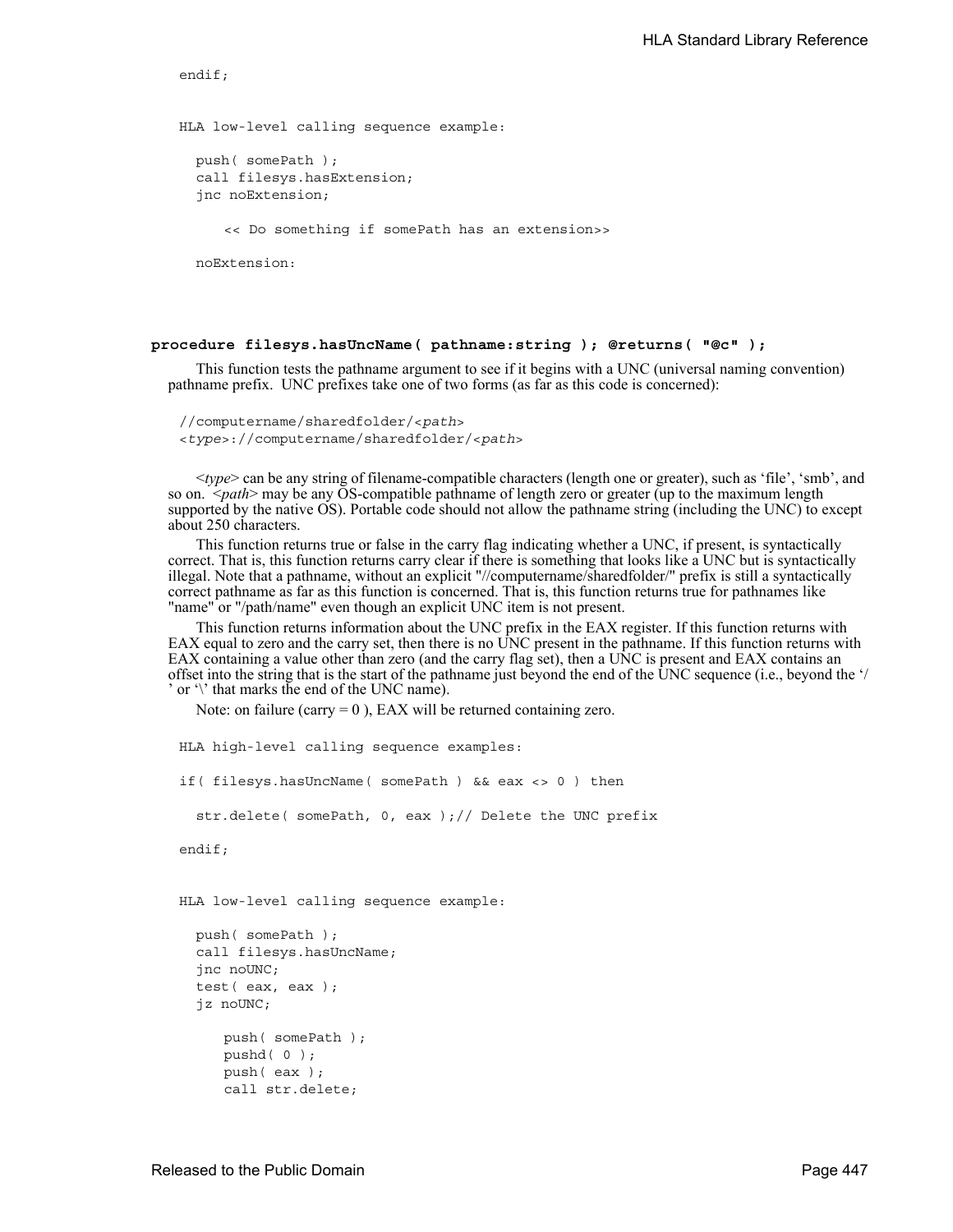noUNC:

#### **procedure filesys.hasPath( pathname:string ); @returns( "@c" );**

This function returns true if the pathname/filename argument contains a path component. Specifically, this function returns true if the pathname string contains any directory separator characters ('/' or '\'). True is returned in the carry flag (set) and in the EAX/AX/AL register (1). False is carry = 0 or the EAX/AX/AL register equals 0. Note that UNC prefixes immediately before a filename are considered 'paths' and this function will return true if a UNC is present.

```
Examples:
filesys.hasPath( "/path/file.ext" );// true
filesys.hasPath( "file" ); // false
filesys.hasPath( ".ext" ); // false
filesys.hasPath( "file.ext" );// false
filesys.hasPath( "file.abc.ext" );// false
filesys.hasPath( "//machine/folder/file" );// true
filesys.hasPath( "/" ); // true
```
HLA high-level calling sequence examples:

```
filesys.hasPath( somePath );
mov( al, somePathHasAPathComponent );
if( @c ) then
```
<< do something if somePath has a path component>>

endif;

```
HLA low-level calling sequence example:
```

```
push( somePath );
call filesys.hasPath;
jnc noPath;
```
<< Do something if somePath has a path component>>

noPath:

#### **procedure filesys.a\_extractBase( pathname:string ); @returns( "c" );**

This function extracts and returns the base component of a filename. This function allocates storage for the returned basename on the heap and returns a pointer to that string in the EAX register. If a basename exists, this function returns true in the carry flag (set). If no basename exists (e.g., when the filename ends with '/' so it contains no filename component or if the pathname argument is the empty string), then this function returns a pointer to an empty string allocated on the heap in EAX and it returns with the carry flag clear. It is the caller's responsibility to free the storage associated with the string when the caller is done using that string.

Note that this function's "returns" value is " $@c$ ", not EAX. This allows you to use this function in an HLA boolean expression (e.g., in an "if" statement) to test whether the basename is actually valid (that is, it's not an empty string). Don't forget that you still have to free the storage associated with the string, even if it is the empty string.

```
HLA high-level calling sequence examples:
filesys.a_extractBase( somePath );
```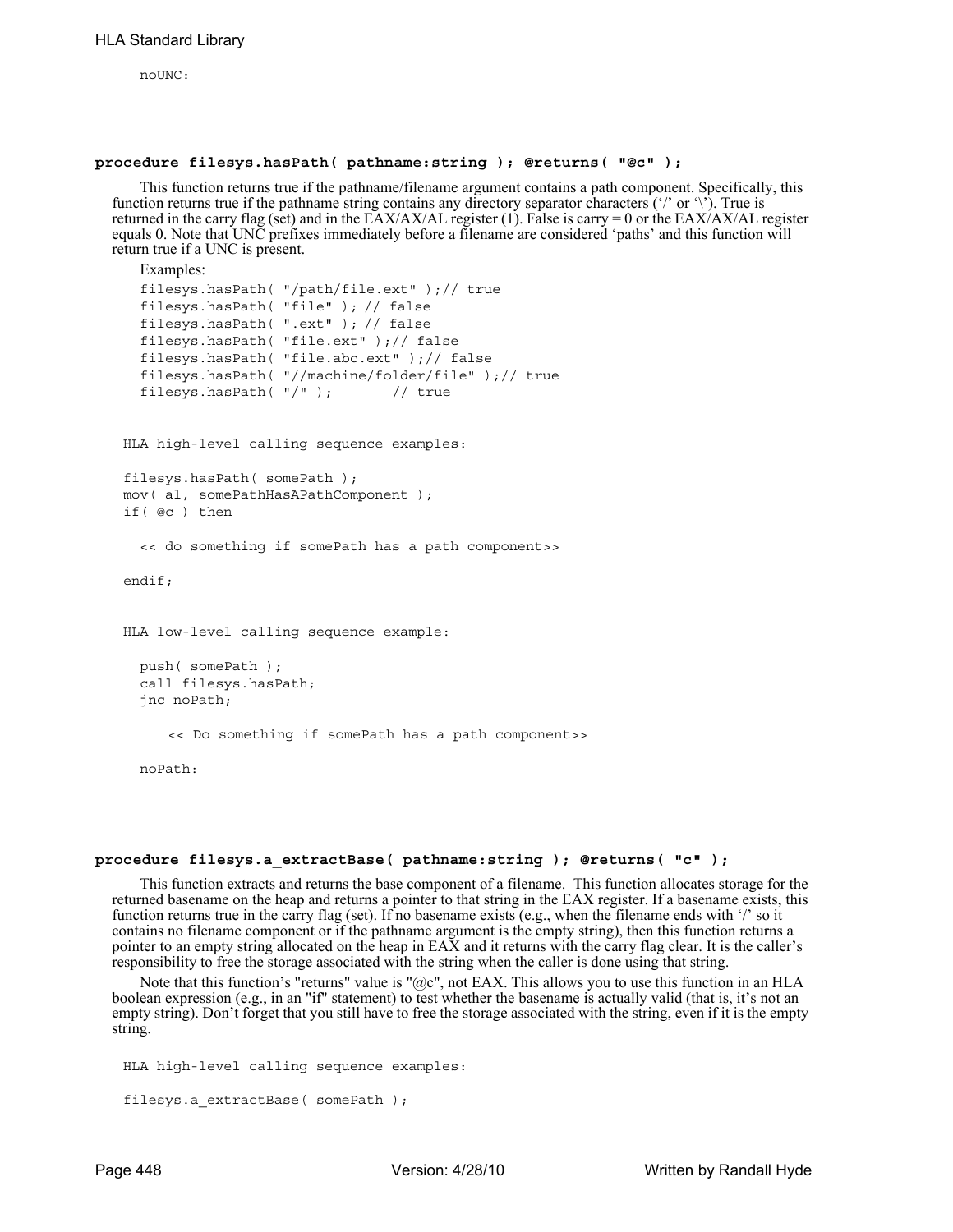```
mov( eax, basePtr );
if( @c ) then
  <<do something with the basename pointed at by basePtr>>
endif;
str.free( basePtr );
HLA low-level calling sequence example:
  push( somePath );
  call filesys.a_extractBase;
  mov( eax, basePtr );
  jnc noPath;
     << Do something if somePath has a path component>>
  noPath:
  str.free( basePtr );
```
#### **procedure filesys.extractBase( pathname:string; base:string ); @returns( "c" );**

This function extracts and returns the base component of a filename. It extracts the base filename from the *pathname* argument and stores the result into the string storage pointed at by the *base* argument. The *base* argument must point at allocated storage sufficient to hold the base name string or this function will raise an exception. This function returns with the carry flag set if it finds (and copies) a basename component of the pathname. It returns with the carry flag clear if there is no base name component (which implies that pathname ends wth a '/' character or is the empty string).

```
HLA high-level calling sequence examples:
filesys.extractBase( somePath, baseName );
if( @c ) then
  <<do something with the basename held in baseName>>
endif;
HLA low-level calling sequence example:
  push( somePath );
  push( baseName );
  call filesys.extractBase;
  jnc noPath;
     << Do something if somePath has a path component>>
  noPath:
```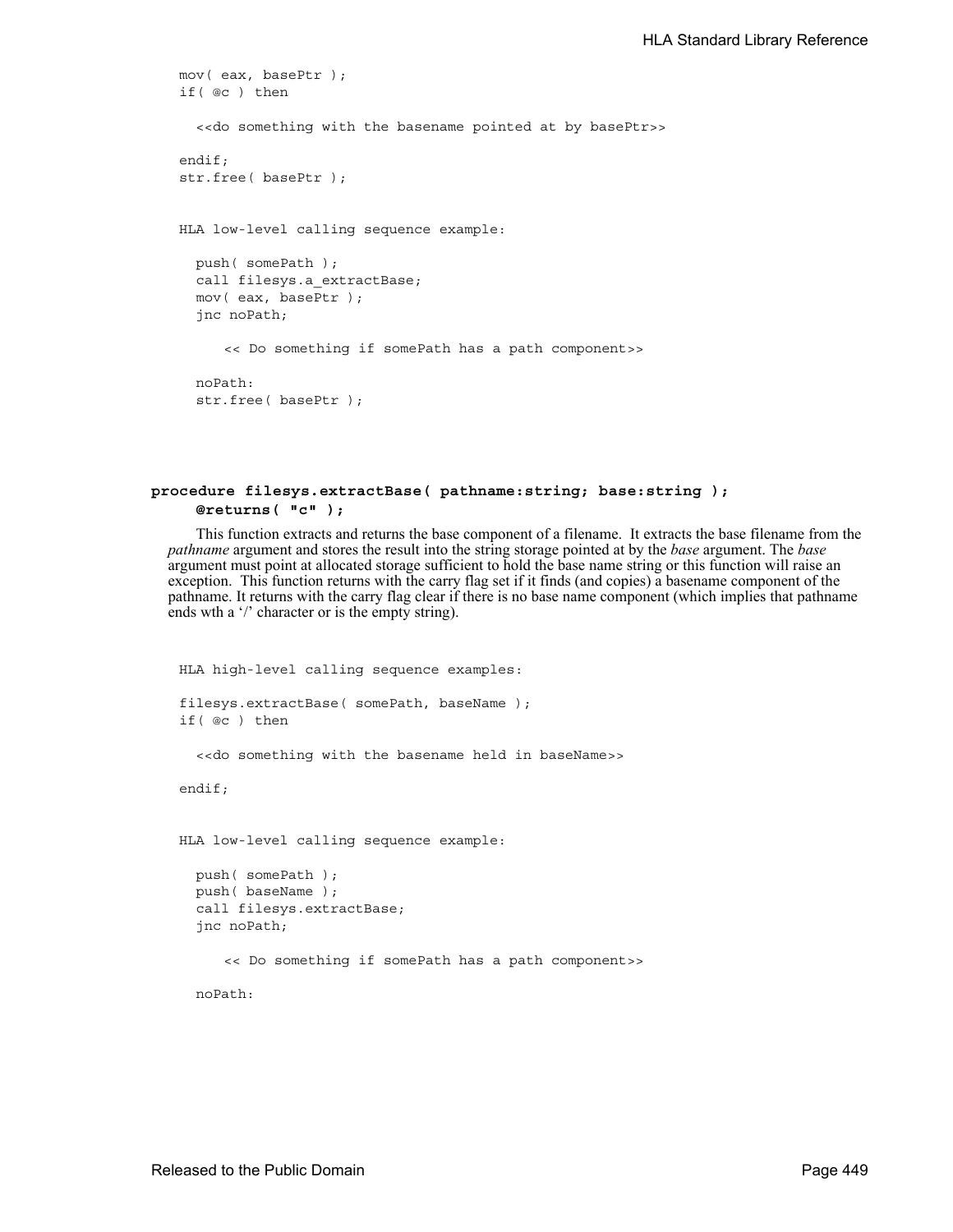## **procedure filesys.a\_extractExt( pathname:string ); @returns( "c" );**

This function extracts and returns the extension component of a filename. This function allocates storage for the returned extension on the heap and returns a pointer to that string in the EAX register. If an extension exists, this function returns true in the carry flag (set). If no extension exists (e.g., when the filename component contains no periods), then this function returns a pointer to an empty string allocated on the heap in EAX and it returns with the carry flag clear. It is the caller's responsibility to free the storage associated with the string when the caller is done using that string.

Note that this function's "returns" value is " $@c$ ", not EAX. This allows you to use this function in an HLA boolean expression (e.g., in an "if" statement) to test whether the extension is actually valid (that is, it's not an empty string). Don't forget that you still have to free the storage associated with the string, even if it is the empty string.

```
HLA high-level calling sequence examples:
filesys.a_extractExt( somePath );
mov( eax, extPtr );
if( @c ) then
  <<do something with the extension pointed at by extPtr>>
endif;
str.free( extPtr );
HLA low-level calling sequence example:
  push( somePath );
  call filesys.a extractExt;
  mov( eax, extPtr );
  jnc noPath;
     << Do something if somePath has an extension component>>
  noPath:
  str.free( extPtr );
```
## **procedure filesys.extractExt( pathname:string; ext:string ); @returns( "c" );**

This function extracts and returns the extension component of a filename. It extracts the extension from the *pathname* argument and stores the result into the string storage pointed at by the *ext* argument. The *ext* argument must point at allocated storage sufficient to hold the extension string or this function will raise an exception. This function returns with the carry flag set if it finds (and copies) an extension component of the pathname. It returns with the carry flag clear if there is no extension component (which implies that filename component contains no periods or is the empty string).

```
HLA high-level calling sequence examples:
filesys.extractExt( somePath, extName );
if( @c ) then
  <<do something with the extension held in extName>>
endif;
HLA low-level calling sequence example:
 push( somePath );
```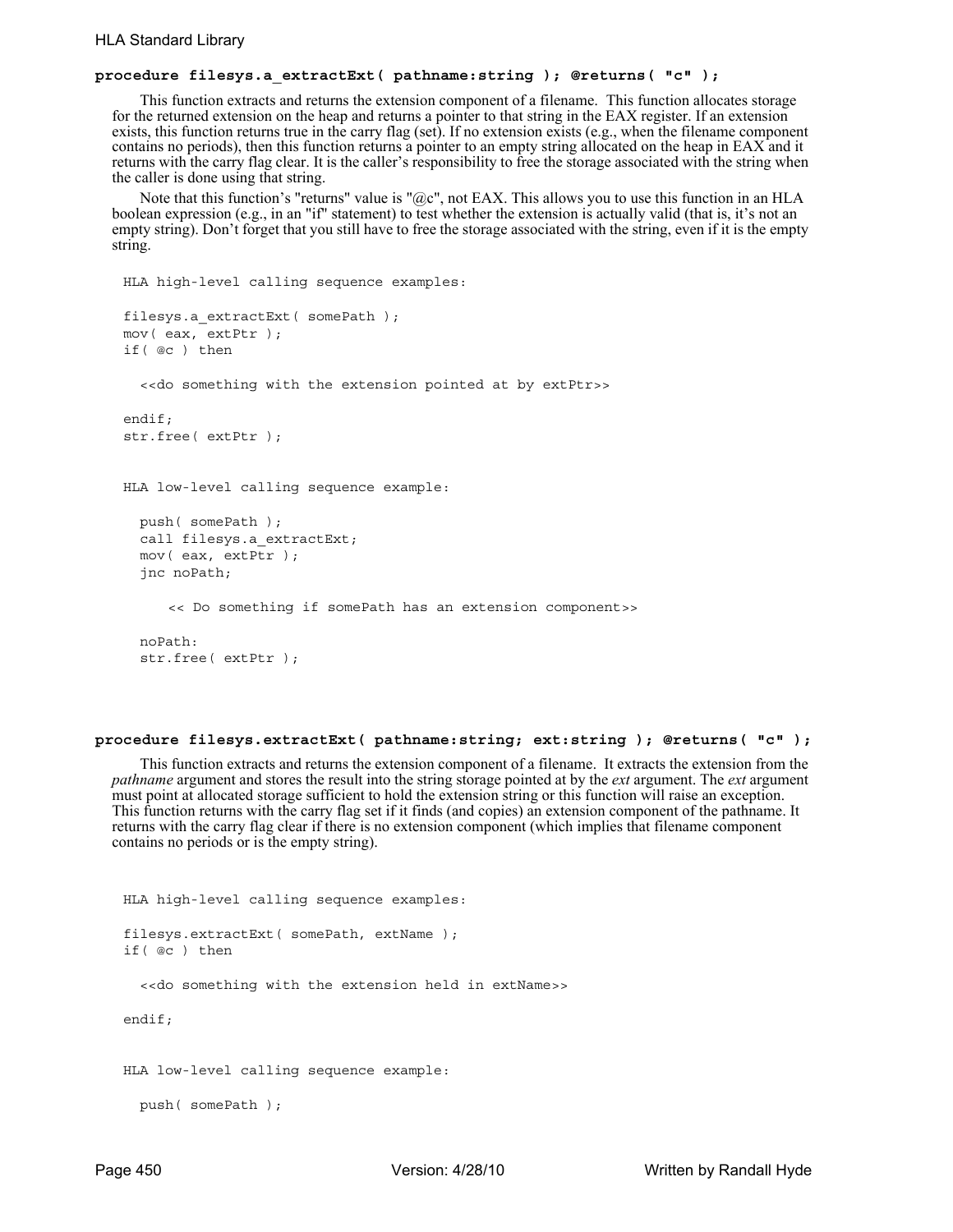```
push( extName );
call filesys.extractExt;
jnc noPath;
```
<< Do something if somePath has an extension component>>

noPath:

#### **procedure filesys.a\_extractFilename( pathname:string ); @returns( "c" );**

This function extracts and returns the filename component of a pathname. This function allocates storage for the returned filename on the heap and returns a pointer to that string in the EAX register. If a filename component exists, this function returns true in the carry flag (set). If no filename exists (e.g., when the pathname ends with a '/' or is the empty string), then this function returns a pointer to an empty string allocated on the heap in EAX and it returns with the carry flag clear. It is the caller's responsibility to free the storage associated with the string when the caller is done using that string.

Note that this function's "returns" value is " $@c$ ", not EAX. This allows you to use this function in an HLA boolean expression (e.g., in an "if" statement) to test whether the filename is actually valid (that is, it's not an empty string). Don't forget that you still have to free the storage associated with the string, even if it is the empty string.

```
HLA high-level calling sequence examples:
filesys.a_extractFilename( somePath );
mov( eax, fnPtr );
if( @c ) then
  <<do something with the filename pointed at by fnPtr>>
endif;
str.free( fnPtr );
HLA low-level calling sequence example:
  push( somePath );
  call filesys.a extractFilename;
  mov( eax, fnPtr );
  jnc noPath;
     << Do something if somePath has a filename component>>
  noPath:
  str.free( fnPtr );
```
## **procedure filesys.extractFilename( pathname:string; filename:string ); @returns( "c" );**

This function extracts and returns the filename component of a pathname. It extracts the filename from the *pathname* argument and stores the result into the string storage pointed at by the *filename* argument. The *filename* argument must point at allocated storage sufficient to hold the filename string or this function will raise an exception. This function returns with the carry flag set if it finds (and copies) a filename component of the pathname. It returns with the carry flag clear if there is no filename component (which implies that pathname component ends with a '/' or is the empty string).

HLA high-level calling sequence examples: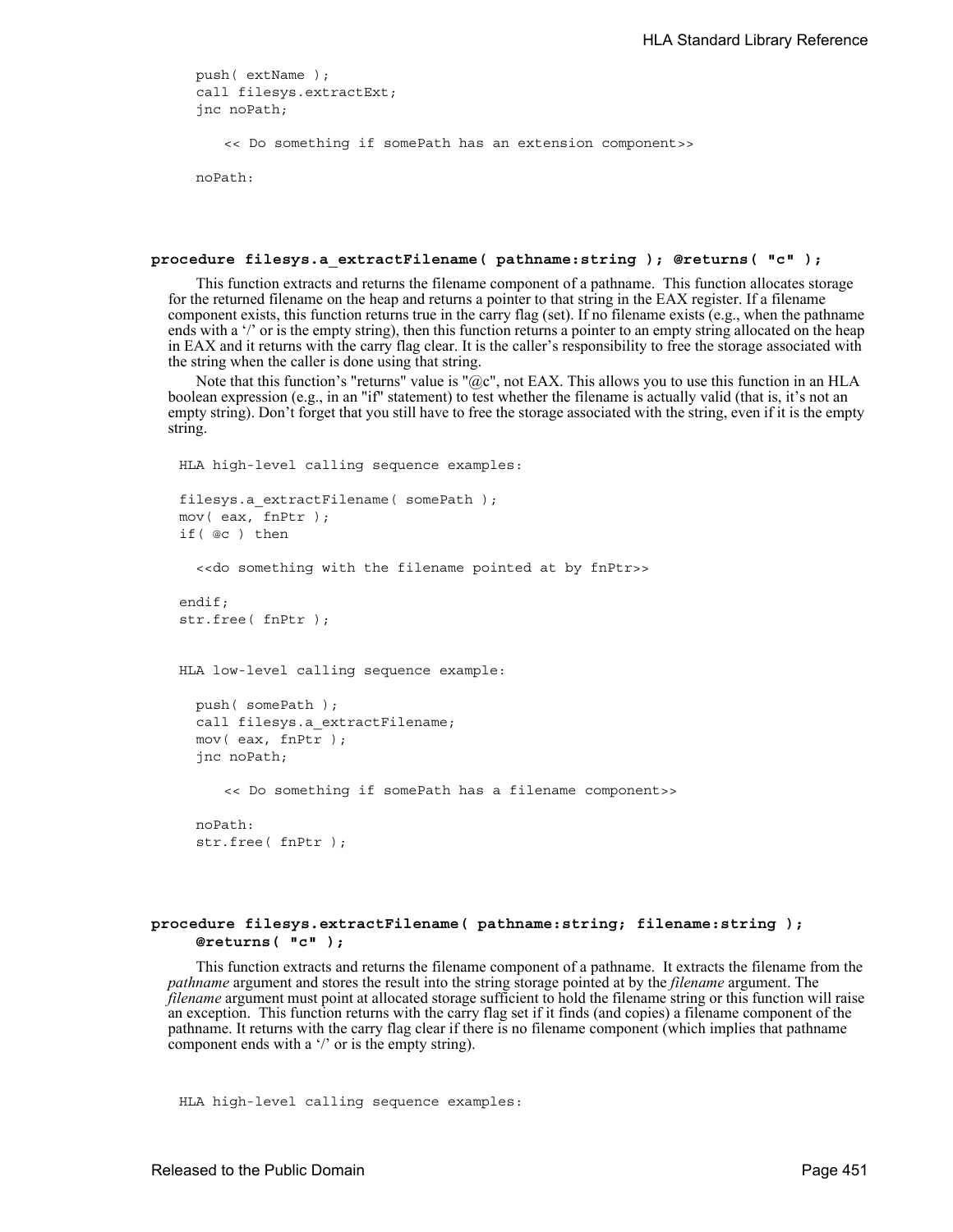```
filesys.extractFilename( somePath, filename );
if( @c ) then
  <<do something with the string held in filename>>
endif;
HLA low-level calling sequence example:
  push( somePath );
 push( filename );
  call filesys.extractFilename;
  jnc noPath;
     << Do something if somePath has a filename component>>
 noPath:
```
#### **procedure filesys.a\_extractPath( pathname:string ); @returns( "c" );**

This function extracts and returns the path component of a pathname string. This function allocates storage for the returned path on the heap and returns a pointer to that string in the EAX register. If a path component exists, this function returns true in the carry flag (set). If no path component exists (e.g., when the pathname argument contains no '/' characters or is the empty string), then this function returns a pointer to an empty string allocated on the heap in EAX and it returns with the carry flag clear. It is the caller's responsibility to free the storage associated with the string when the caller is done using that string.

Note that this function's "returns" value is " $@c$ ", not EAX. This allows you to use this function in an HLA boolean expression (e.g., in an "if" statement) to test whether the path is actually valid (that is, it's not an empty string). Don't forget that you still have to free the storage associated with the string, even if it is the empty string.

```
HLA high-level calling sequence examples:
filesys.a_extractPath( somePath );
mov( eax, pathPtr );
if( @c ) then
  <<do something with the path pointed at by pathPtr>>
endif;
str.free( pathPtr );
HLA low-level calling sequence example:
  push( somePath );
  call filesys.a_extractPath;
  mov( eax, pathPtr );
  jnc noPath;
     << Do something if somePath has a path component>>
  noPath:
  str.free( pathPtr );
```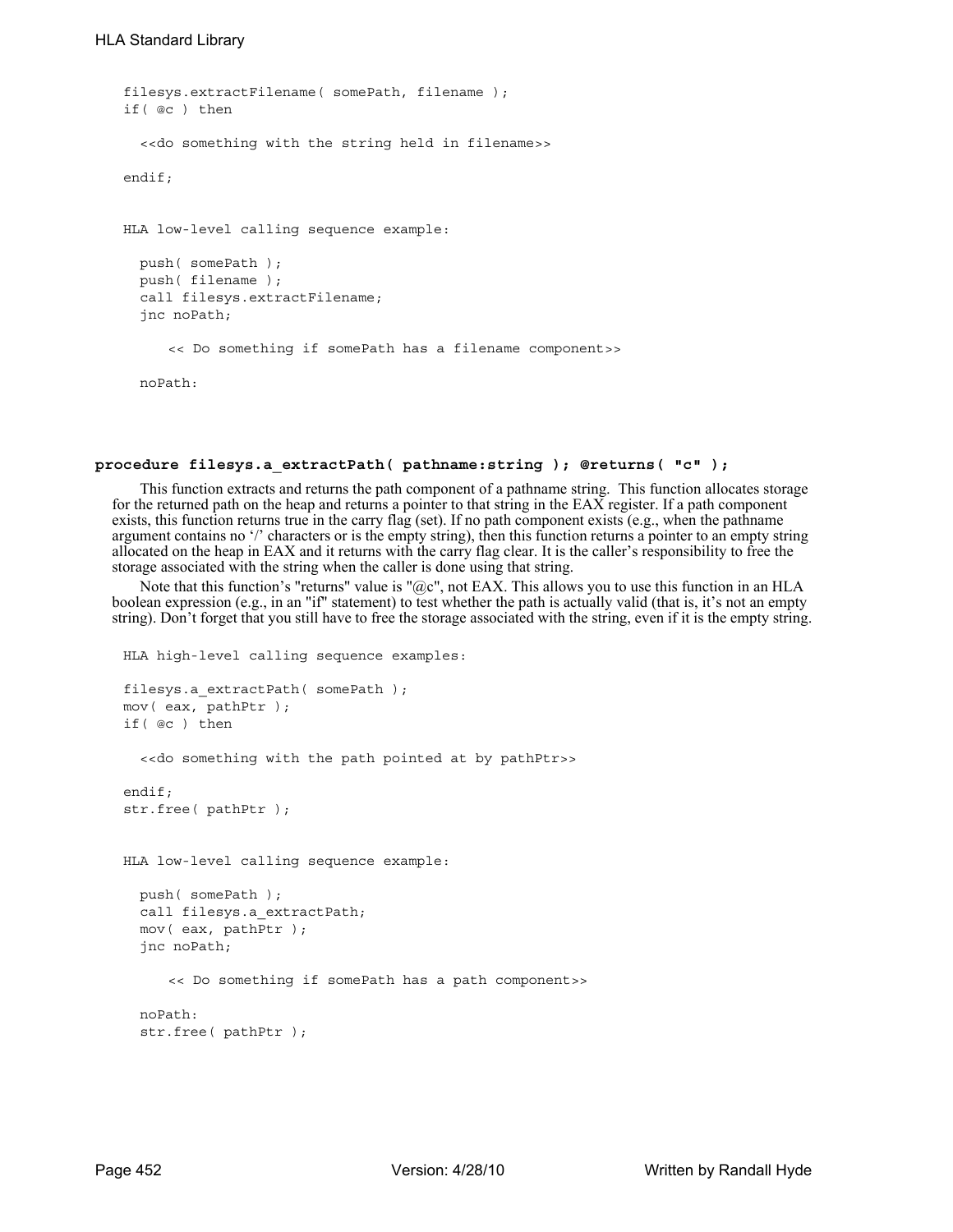## **procedure filesys.extractPath( pathname:string; path:string ); @returns( "c" );**

This function extracts and returns the path component of a pathname string. It extracts the path from the *pathname* argument and stores the result into the string storage pointed at by the *path* argument. The *path* argument must point at allocated storage sufficient to hold the string or this function will raise an exception. This function returns with the carry flag set if it finds (and copies) a path component of the pathname. It returns with the carry flag clear if there is no path component (which implies that pathname component contains no '/' characters or is the empty string).

Note that the path string that this function returns will include any UNC prefixes and any Win32 drive letters that are present in the original pathname. If you need a path result that doesn't contain any drive letter prefixes, call *filesys.hasDriveLetter* on the result and delete the first two character of the string if there is a drive letter present. If you need a string without a UNC prefix present, then call *filesys.hasUncName* on the path result and delete the first EAX characters from the path string if *filesys.hasUncName* reports that a UNC name is present.

```
HLA high-level calling sequence examples:
filesys.extractPath( somePath, pathComponent );
if( @c ) then
  <<do something with the string held in pathComponent >>
endif;
HLA low-level calling sequence example:
 push( somePath );
 push( pathComponent );
  call filesys.extractPath;
  jnc noPath;
     << Do something if somePath has a path component>>
```
noPath:

## **procedure filesys.a\_joinPaths( leftPath:string; rightPath:string ); @returns( "eax" );**

This function concatenates two path strings, adding a directory separator character between them (if necessary). Because of the wide variety of special cases that can occur when concatenating two paths, this function is fairly complex. The operation is described in the following table.

| If leftPath             | If rightPath            | Then the resulting path<br>string                |
|-------------------------|-------------------------|--------------------------------------------------|
| Is empty                | Is empty                | Is empty.                                        |
| Ends with $\frac{1}{2}$ | Does not begin with '/' | Is just the concatenation of the<br>two strings. |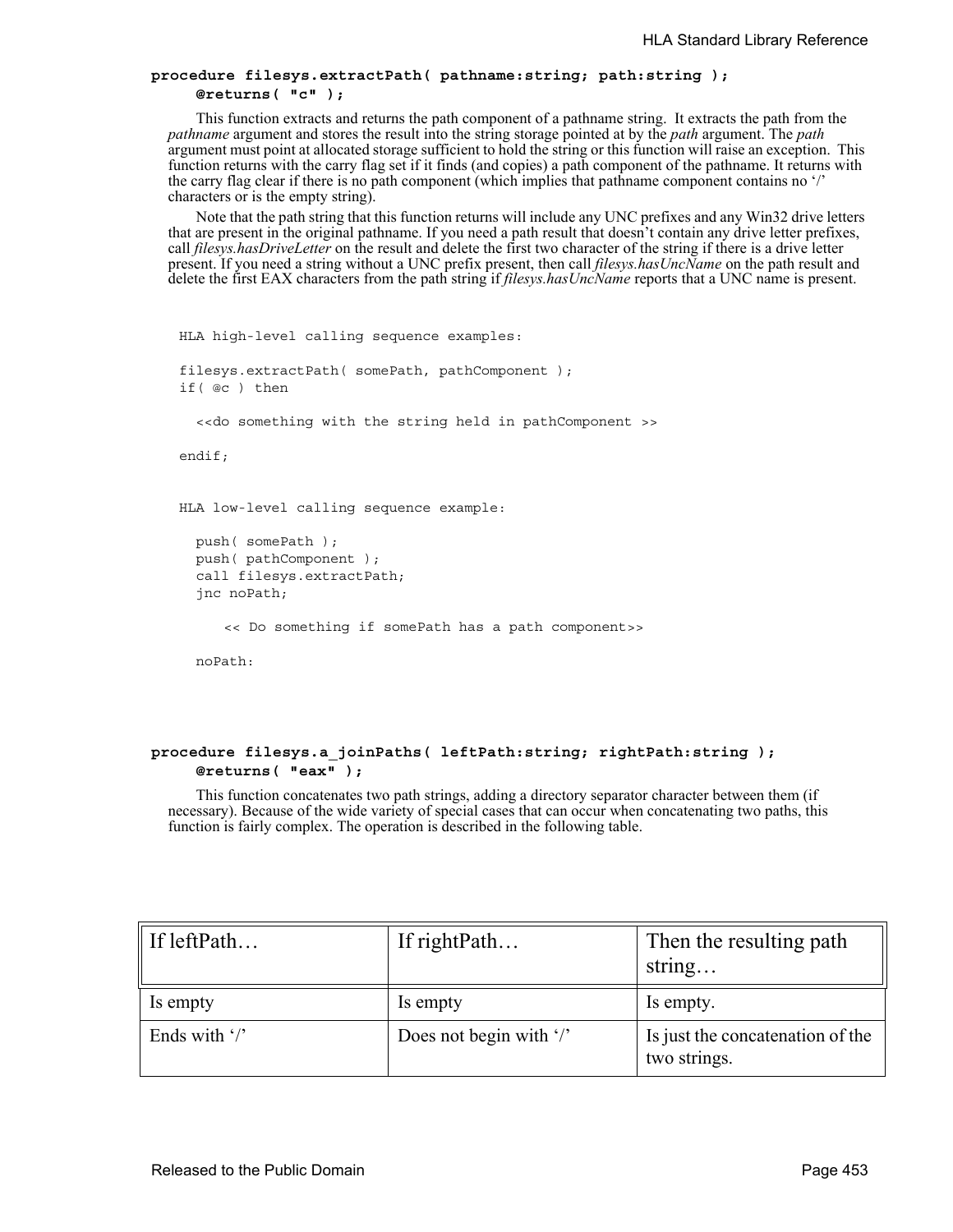| Does not end with $\frac{1}{2}$ | Begins with $\frac{1}{2}$         | Is just the concatenation of the<br>two strings.                                      |
|---------------------------------|-----------------------------------|---------------------------------------------------------------------------------------|
| Ends with $\frac{1}{2}$         | Begins with $\frac{1}{2}$         | Is the concatenation of the two<br>strings with one of the '/'<br>characters removed. |
| Does not end with $\frac{1}{2}$ | Does not begin with $\frac{1}{2}$ | Is the concatenation of the<br>leftPath with '/' and then the<br>rightPath string.    |

Note that, unlike many of the other *filesys* file/path string functions, this function does not return a failure/ success status in the carry flag. This function always succeeds (or it raises an exception if an exceptional condition exists).

HLA high-level calling sequence examples:

filesys.a joinPaths( leftPath, RightPath ); mov( eax, pathPtr );

<<do something with the path pointed at by pathPtr>>

str.free( pathPtr );

HLA low-level calling sequence example:

```
push( leftPath );
push( rightPath
call filesys.a_joinPaths;
mov( eax, pathPtr );
   << Do something with the string pointed at by pathPtr>>
str.free( pathPtr );
```

```
procedure filesys.joinPaths
( 
     leftPath:string; 
     rightPath:string; 
     joinedPath:string
```
**);**

This function combines the *leftPath* and *rightPath* strings to form a *joinedPath* string. For the exact details on the concatenation operation, please see the table appearing in the description of the *filesys.a\_joinPaths* function. This function will raise an exception if the string storage pointed at by *joinedPaths* is not large enough to hold the result. Note that the calculation for string overflow is computed as the sum of the lengths of leftPath and rightPath plus one, even though (in some cases) the required length might need only be the sum of the lengths of the *leftPath* and *rightPath* strings. Therefore, you should ensure that the storage allocated for the *joinedPath* string is at least one character larger than the sum of the two substrings or this function may raise an exception, even if *joinedPath* turns out to be large enough to hold the actual result.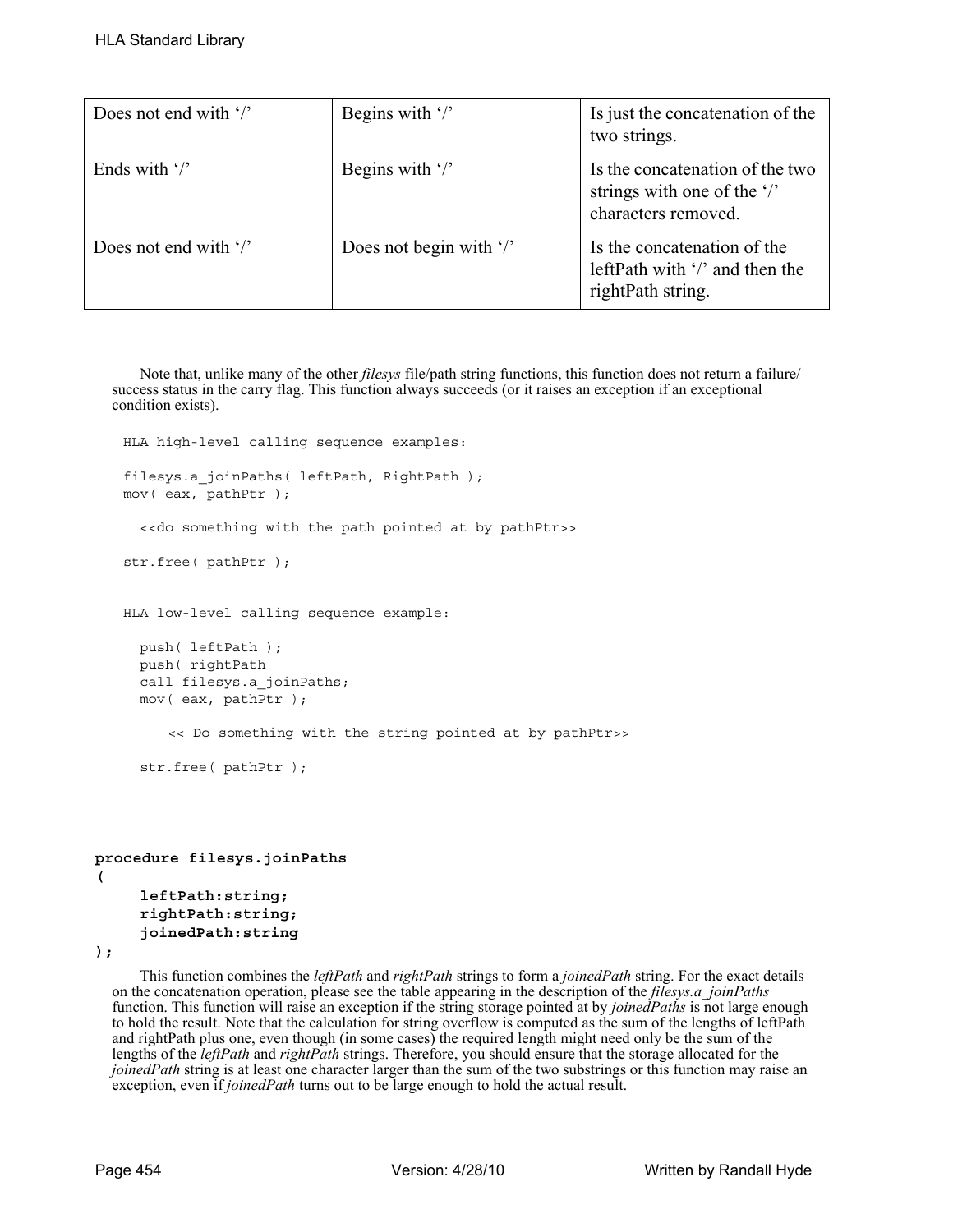```
HLA high-level calling sequence examples:
filesys.joinPaths( leftPath, rightPath, newPath );
  <<do something with the string held in newPath >>
HLA low-level calling sequence example:
 push( leftPath );
 push( rightPath );
 push( newPath
 call filesys.joinPaths;
     << Do something with newPath>>
```
### **procedure filesys.a\_normalize( pathname:string ); @returns( "c" );**

This function normalizes the pathname passed as the argument and returns a pointer to the normalized pathname in EAX. This function allocates storage for the normalized pathname on the heap; it is the caller's responsibility to free that storage when the application is done using the string.

A normalized pathname is one that has all the directory separators converted to the native format, has all path components of the form "./" deleted from the path string, and has all path components of the form "path/../" deleted from the path string. Note, however, that if "../" appears at the beginning of a path string, or "../" appears immediately after a UNC path sequence, then the normalized result still contains the "../". Likewise, if there are multiple "../" sequences within a path string and deleting the previous paths would delete a UNC component or would attempt to delete a path sequence before any appearing in the path string, then this function leaves the "../ " component present (e.g., "path/../../name" produces the string "../name").

This function returns the carry flag set if it was able to produce a correct normalized string. This function returns with the carry flag clear if the *pathname* argument contained an unparseable UNC name prefix or other syntax error (in which case the function ignores the UNC prefix and treats the UNC like any other path sequence).

```
HLA high-level calling sequence examples:
filesys.a_normalize( somePath );
mov( eax, pathPtr );
if( @c ) then
  <<do something with the path pointed at by pathPtr>>
endif;
str.free( pathPtr );
HLA low-level calling sequence example:
 push( somePath );
  call filesys.a_extractPath;
 mov( eax, pathPtr );
  jnc noPath;
     << Do something if somePath has a path component>>
 noPath:
  str.free( pathPtr );
```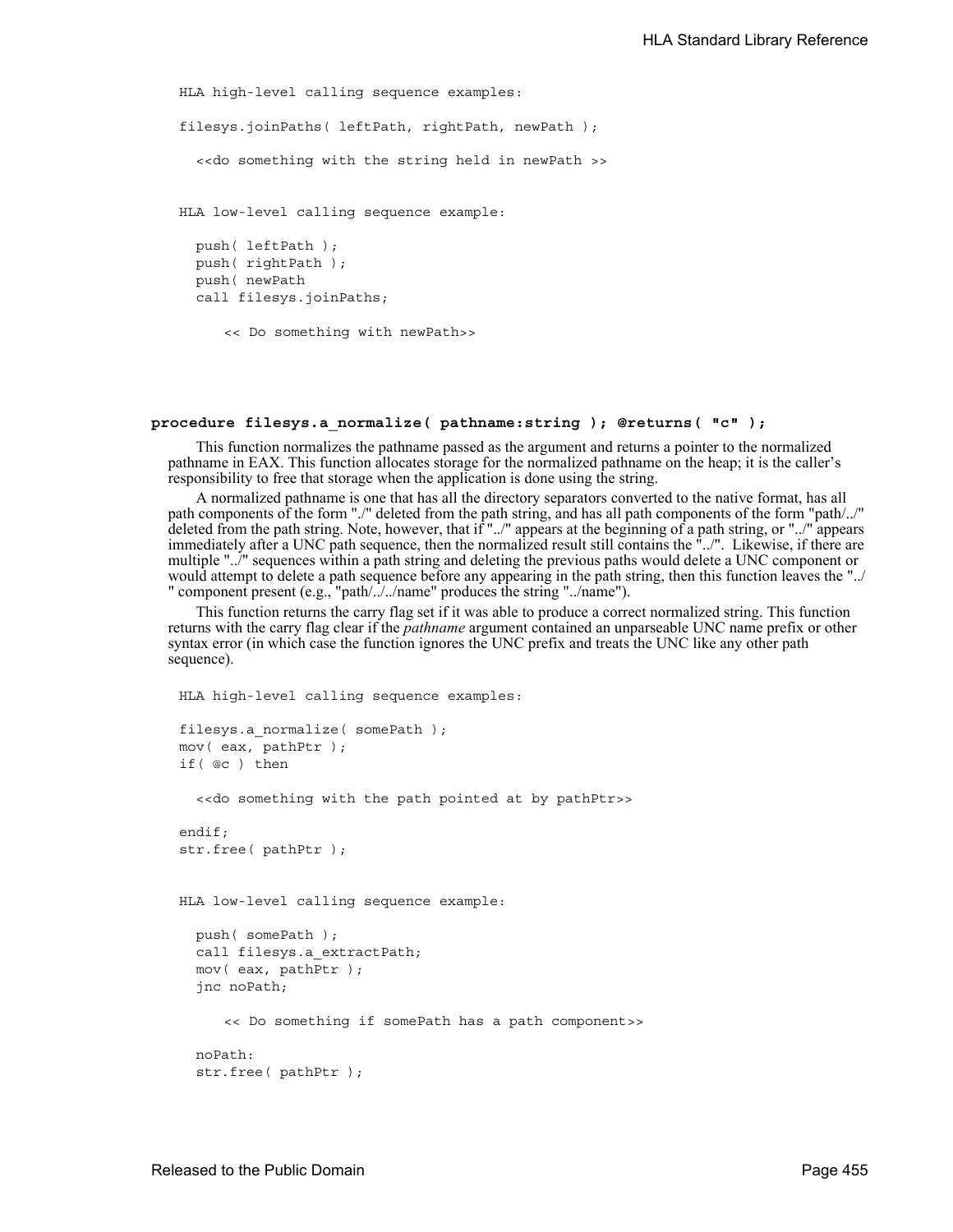### **procedure filesys.normalize1( pathname:string ); @returns( "c" );**

This function nornalizes, in place, the pathname string passed as an argument. On returns, the pathname string contains the normalized result of the original string passed into this function. Note that normalized strings are always the same length or shorter than the original string, so there is no chance of string overflow occuring when normalizing a path string. For details on the normalization process, see the description of the *filesys.a\_normalize* function.

This function returns with the carry flag set if it successfully normalizes the *pathname* argument and there are no UNC parse errors or other problems. If this function cannot parse a string that looks like it has a UNC prefix, it will treat *pathname* as though it has no UNC prefix, normalize that, and return with the carry flag clear.

Because this function normalizes the string in place, the *pathname* argument must point at string data in writeable memory or else this function will raise an exception.

```
HLA high-level calling sequence examples:
filesys.normalize1( somePath );
if( @c ) then
  <<do something with the string held in somePath >>
endif;
HLA low-level calling sequence example:
  push( somePath );
  call filesys.normalize1;
  jnc noPath;
     << Do something with somePath>>
  noPath:
```
## **procedure filesys.normalize2( pathname:string; path:string ); @returns( "c" );**

This function nornalizes the *pathname* string passed as an argument and stores the normalized result into the string object pointed at by *path*. The *path* object must have at least as much space allocated for it as the length of the *pathname* argument or this function will raise an exception; this exception will be raised even if the actual normalized string would be shorter than the length of *pathname* and *path* is actually large enough to hold the actual normalized string. The test for string overflow takes place before the normalization operation begins because this function first copies *pathname* to *path* and then performs the normalization operation on *path*. For details on the normalization process, see the description of the *filesys.a\_normalize* function.

This function returns with the carry flag set if it successfully normalizes the *pathname* argument and there are no UNC parse errors or other problems. If this function cannot parse a string that looks like it has a UNC prefix, it will treat *pathname* as though it has no UNC prefix, normalize that, and return with the carry flag clear.

```
HLA high-level calling sequence examples:
filesys.extractPath( somePath, pathComponent );
if( @c ) then
  <<do something with the string held in pathComponent >>
```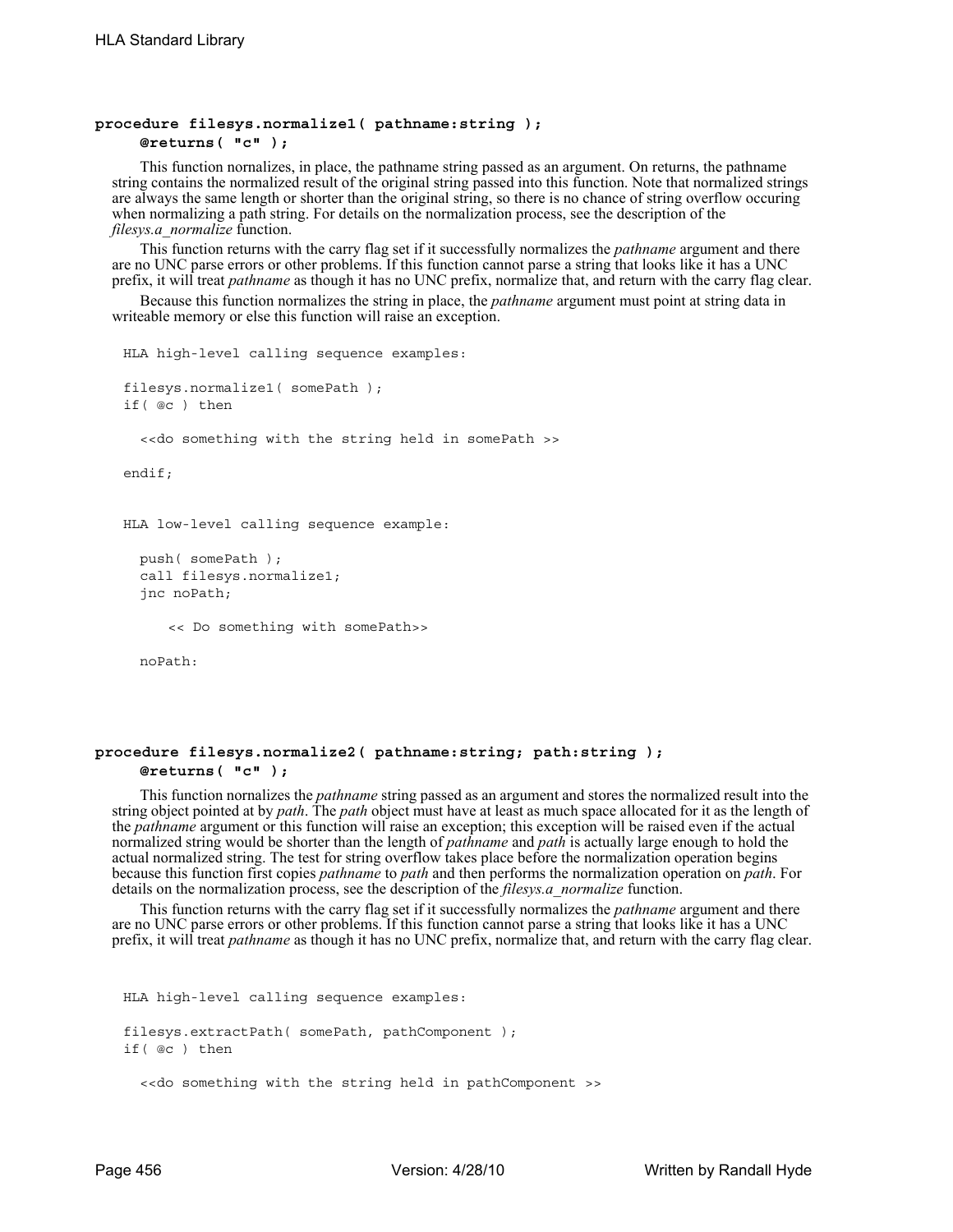```
HLA low-level calling sequence example:
 push( somePath );
 push( pathComponent );
 call filesys.extractPath;
  jnc noPath;
     << Do something if somePath has a path component>>
 noPath:
```
endif;

#### **procedure filesys.a\_toUnixPath( pathname:string ); @returns( "eax" );**

This function converts a string to the Unix format. This entails converting all '\' characters to '/' characters in the pathname string. Note that this function does not process any drive letter prefixes. If a drive letter prefix is present in the pathname argument, this function returns that drive letter prefix in the result string.

This function returns a pointer to tne converted string, which is allocated on the heap, in the EAX register. It is the caller's responsibility to free the storage associated with this string when the caller is done using the string data.

```
HLA high-level calling sequence examples:
filesys.a toUnixPath( somePath);
mov( eax, unixPathPtr );
  <<do something with the path pointed at by unixPathPtr >>
str.free( unixPathPtr );
HLA low-level calling sequence example:
 push( somePath );
  call filesys.a toUnixPath;
 mov( eax, unixPathPtr );
     << Do something with unixPathPtr>>
  str.free( unixPathPtr );
```
## **procedure filesys.toUnixPath1( pathname:string );**

This function converts the string argument to UNIX format by replacing all  $\prime\prime$  characters with  $\prime\prime\prime\prime$ characters. Note that this function does not process any drive letter prefixes. If a drive letter prefix is present in the pathname argument, this function returns that drive letter prefix in the result string. Converted strings are always the same length as the original string, so there is no chance of string overflow occuring when converting a path string to UNIX format.

Because this function normalizes the string in place, the *pathname* argument must point at string data in writeable memory or else this function will raise an exception.

HLA high-level calling sequence examples: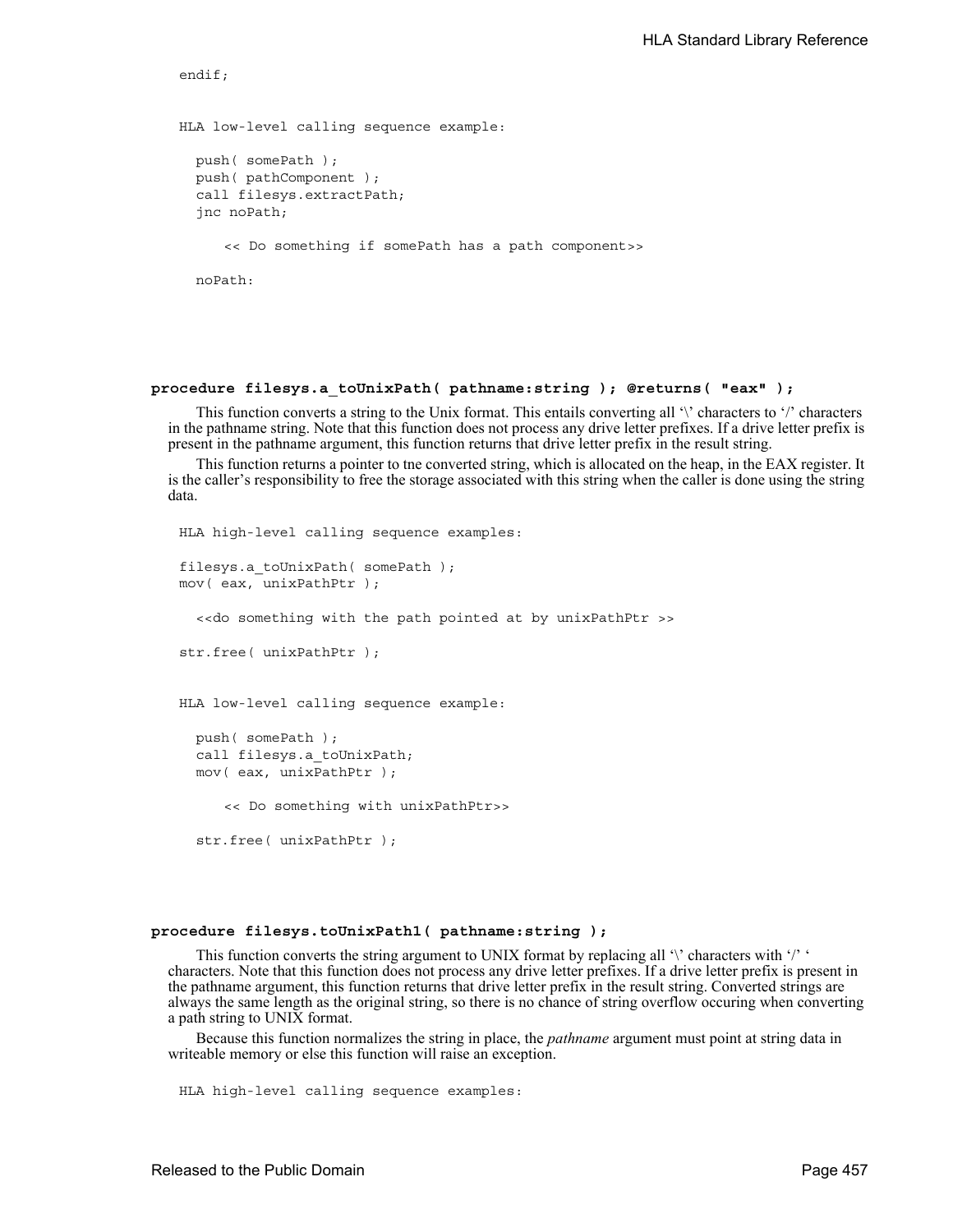#### HLA Standard Library

```
filesys.toUnixPath1( somePath );
  <<do something with the string held in somePath >>
HLA low-level calling sequence example:
  push( somePath );
  call filesys.toUnixPath1;
     << Do something with somePath>>
```
#### **procedure filesys.toUnixPath2( pathname:string; unixPath:string );**

This function converts the *pathname* string argument to UNIX format by replacing all '\' characters with '/' characters. It stores the resulting string into *unixPath*. Note that this function does not process any drive letter prefixes. If a drive letter prefix is present in the pathname argument, this function returns that drive letter prefix in the result string. Converted strings are always the same length as the original string, so the storage pointed at by the *unixPath* argument must be able to hold at least as many characters as the current length of the *pathname* argument or this function will raise an exception.

HLA high-level calling sequence examples: filesys.toUnixPath2( somePath, unixPath ); <<do something with the string held in unixPath>> HLA low-level calling sequence example: push( somePath ); push( unixPath );

call filesys.toUnixPath2;

<< Do something with unixPath>>

#### **procedure filesys.a\_toWin32Path( pathname:string ); @returns( "eax" );**

This function converts a pathname string to the Windows format. This entails converting all '/' characters to '\' characters in the *pathname* string.

This function returns a pointer to the converted string, which is allocated on the heap, in the EAX register. It is the caller's responsibility to free the storage associated with this string when the caller is done using the string data.

```
HLA high-level calling sequence examples:
filesys.a_toWin32Path( somePath );
mov( eax, win32PathPtr );
  <<do something with the path pointed at by win32PathPtr >>
```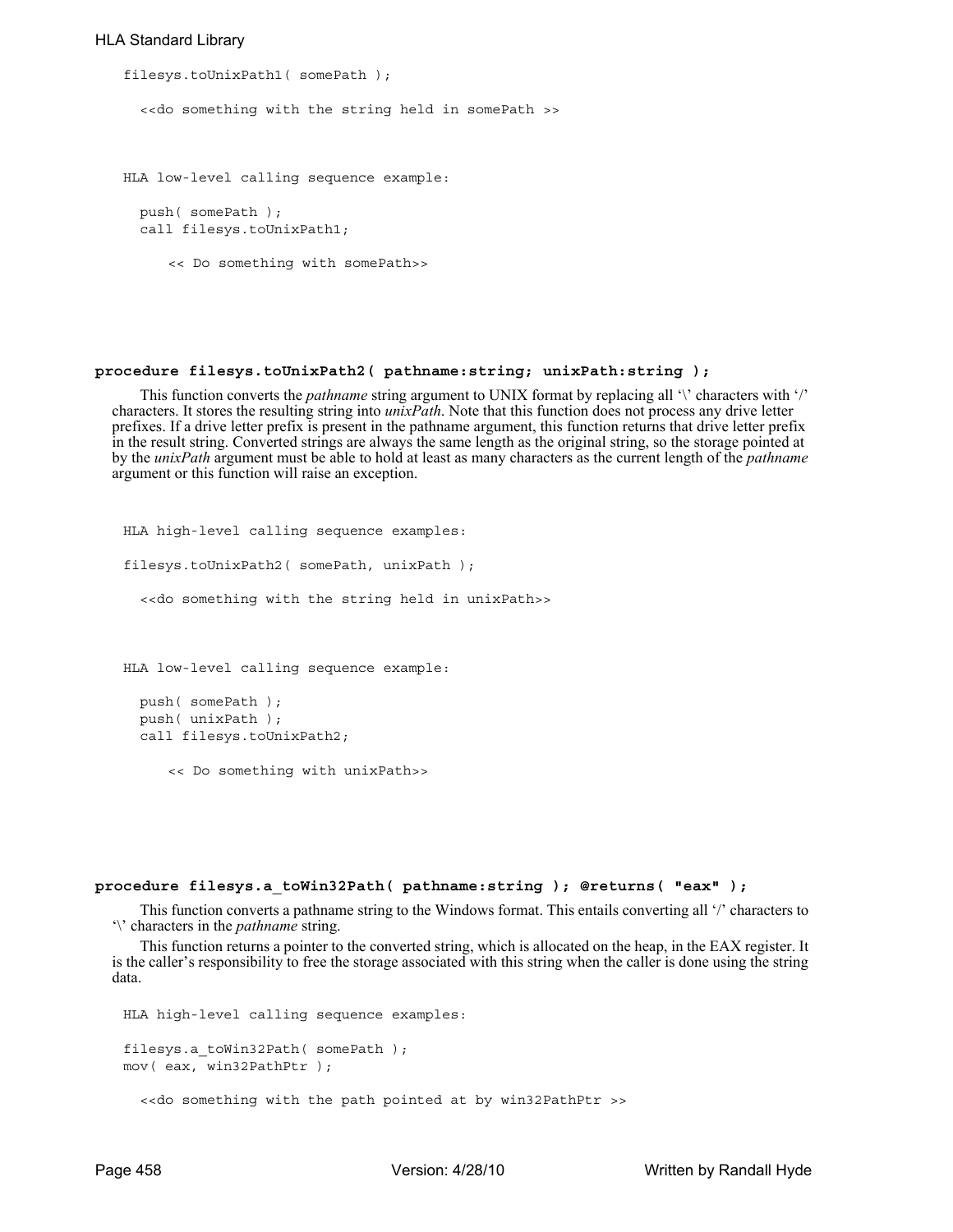```
str.free( win32PathPtr );
HLA low-level calling sequence example:
  push( somePath );
  call filesys.a_toWin32Path;
  mov( eax, win32PathPtr );
     << Do something with win32PathPtr >>
  str.free( win32PathPtr );
```
### **procedure filesys.toWin32Path1( pathname:string );**

This function converts the pathname string argument to Windows format by replacing all '/' characters with '\' ' characters. Converted strings are always the same length as the original string, so there is no chance of string overflow occuring when converting a path string to UNIX format.

Because this function normalizes the string in place, the *pathname* argument must point at string data in writeable memory or else this function will raise an exception.

HLA high-level calling sequence examples: filesys.toWin32Path1( somePath ); <<do something with the string held in somePath >> HLA low-level calling sequence example: push( somePath ); call filesys.toWin32Path1; << Do something with somePath>>

#### **procedure filesys.toWin32Path2( pathname:string; windowsPath:string );**

This function converts the *pathname* string argument to Windows format by replacing all '/' characters with '\' ' characters. It stores the resulting string into *windowsPath*. Converted strings are always the same length as the original string, so the storage pointed at by the *windowsPath* argument must be able to hold at least as many characters as the current length of the *pathname* argument or this function will raise an exception.

HLA high-level calling sequence examples: filesys.toWin32Path2( somePath, windowsPath ); <<do something with the string held in windowsPath >>

HLA low-level calling sequence example: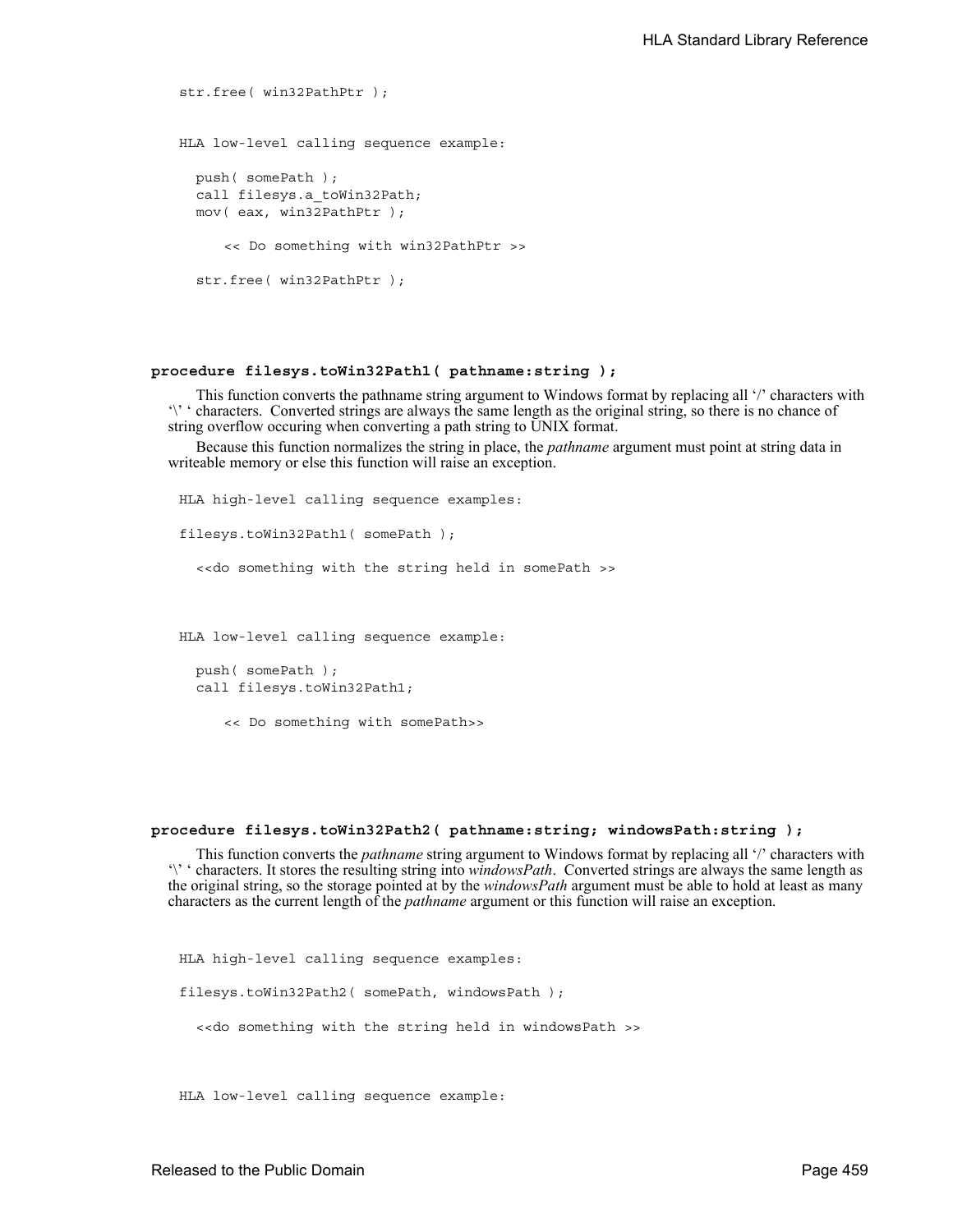```
push( somePath );
push( windowsPath );
call filesys.toWin32Path2;
   << Do something with windowsPath >>
```

```
procedure filesys.a_toNativePath( pathname:string );
procedure filesys.toNativePath1( pathname:string );
procedure filesys.toNativePath2( pathname:string; windowsPath:string );
```
These functions are synonyms for either the *toUnix* functions or the *toWin32* functions, depending upon the operating system under which you're compiling them. That is, under Windows, these functions are synonyms for the *filesys.a\_toWin32Path, filesys.toWin32Path1*, and *filesys.toWin32Path2* functions. Under other Oses, these functions are synonyms for the *filesys.a\_toUnixPath, filesys.toUnixPath1*, and *filesys.toUnixPath2* functions.

Functionally, this procedures convert the *pathname* passed as an argument to the native OS pathname format. Note that these functions ignore drive letters if they are converting pathnames to UNIX format (that is, the drive letters will still be present in the converted string).

#### **procedure filesys.a\_getFullPathName( partialPath:string ); @returns( "eax" );**

This function takes the *partialPath* passed as a parameter and converts it to a full, absolute, pathname. If *partialPath* begins with a '/' character, this function simply returns *partialPath's* value as its result. If *partialPath* does not begin with a '/' character, then this function determines the working directory path and concatenates (via *filesys.joinPaths*) *partialPath* to the end of the current working directory and returns that full path string.

This function returns a pointer to the full pathname string, which is allocated on the heap, in the EAX register. It is the caller's responsibility to free the storage associated with this string when the caller is done using the string data.

```
HLA high-level calling sequence examples:
filesys.a_getFullPath( somePath );
mov( eax, fullPathPtr );
  <<do something with the path pointed at by fullPathPtr>>
str.free( fullPathPtr );
HLA low-level calling sequence example:
  push( somePath );
  call filesys.a_getFullPath;
 mov( eax, fullPathPtr );
     << Do something with fullPathPtr >>
  str.free( fullPathPtr );
```
## **procedure filesys.getFullPath( partialPath:string; resultPath:string );**

This function takes the *partialPath* passed as a parameter and converts it to a full, absolute, pathname. If *partialPath* begins with a '/' character, this function simply returns *partialPath's* value as its result. If *partialPath* does not begin with a '/' character, then this function determines the working directory path and concatenates (via *filesys.joinPaths*) *partialPath* to the end of the current working directory and returns that full path string. In any case, the resulting fully qualified pathname is stored into the *resultPath* string (raising an exception if *resultPath's* allocation is insufficient to hold the string).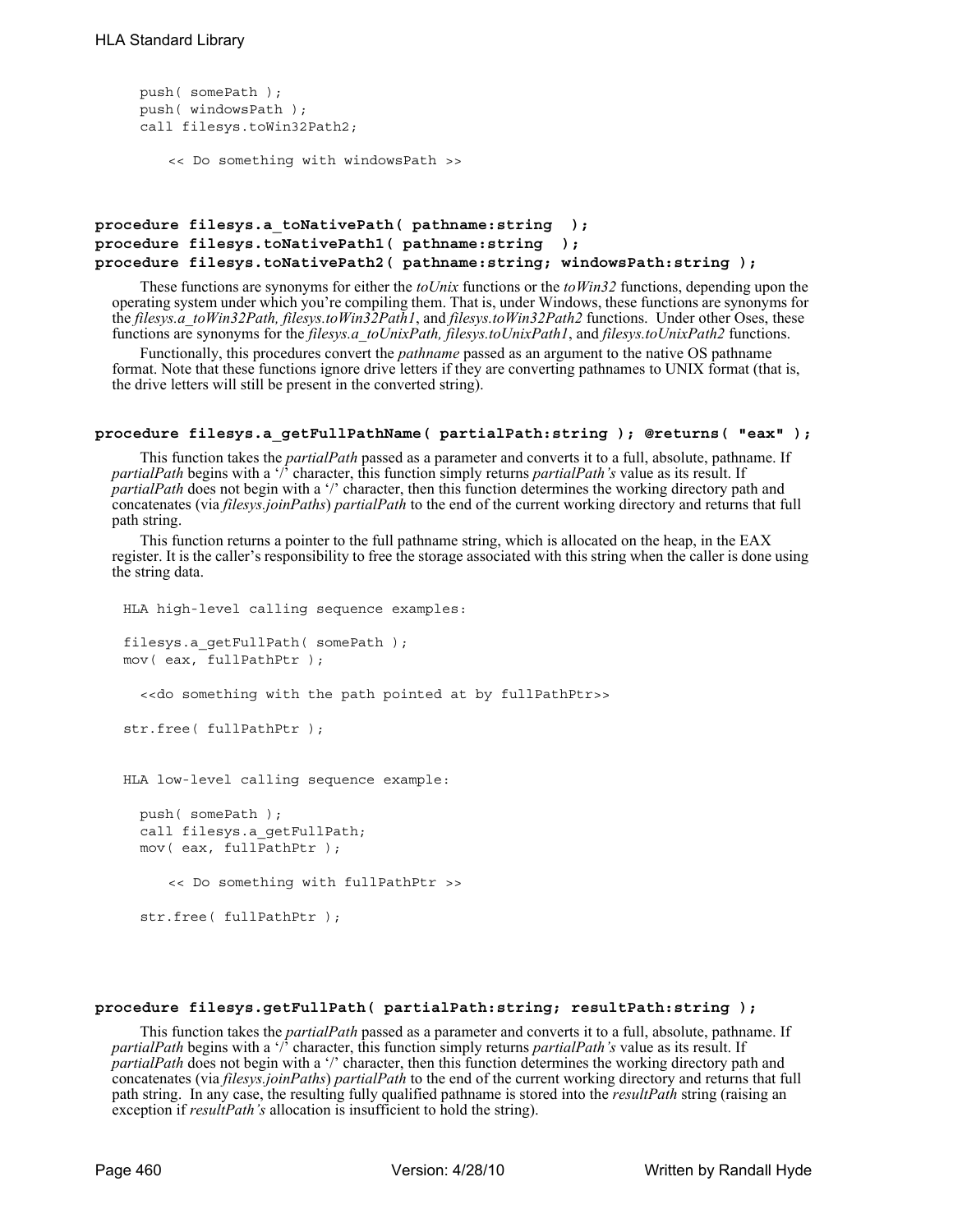```
HLA high-level calling sequence examples:
filesys.getFullPath( somePath, fullPath );
  <<do something with the string held in fullPath>>
HLA low-level calling sequence example:
```

```
push( somePath );
push( fullPath );
call filesys.getFullPath;
```
<< Do something with fullPath>>

## **16.2 Directory and File Predicates**

These functions test some condition about a file or directory and return true or false in the EAX register.

```
procedure filesys.exists( pathname:string ); @returns( "eax" );
```
This function returns true if the file exists and the application can open the file (at least for reading). It returns false in EAX if the file does not exist, is inaccessible, or there is some other error that occurs when attemting to open the file.

```
HLA high-level calling sequence examples:
filesys.exists( "someFilename" );
mov( al, someFilenameExists );// someFileNameExists:boolean;
HLA low-level calling sequence examples:
someFilename:string := "someFileName";
  .
  .
  .
push( someFileName );
call filesys.exists;
mov( al, someFilenameExists );
```

```
procedure filesys.isFile( FileName:string ); @returns( "eax" );
```
This function returns true if the file exists and is actually a file (rather than a directory) and the application can open the file (at least for reading). It returns false in EAX if the file does not exist, exists but is a directory, is inaccessible, or there is some other error that occurs when attemting to open the file.

```
HLA high-level calling sequence examples:
filesys.isFile( "someFilename" );
mov( al, someFilenameExists );// someFileNameExists:boolean;
HLA low-level calling sequence examples:
someFilename:string := "someFileName";
  .
  .
```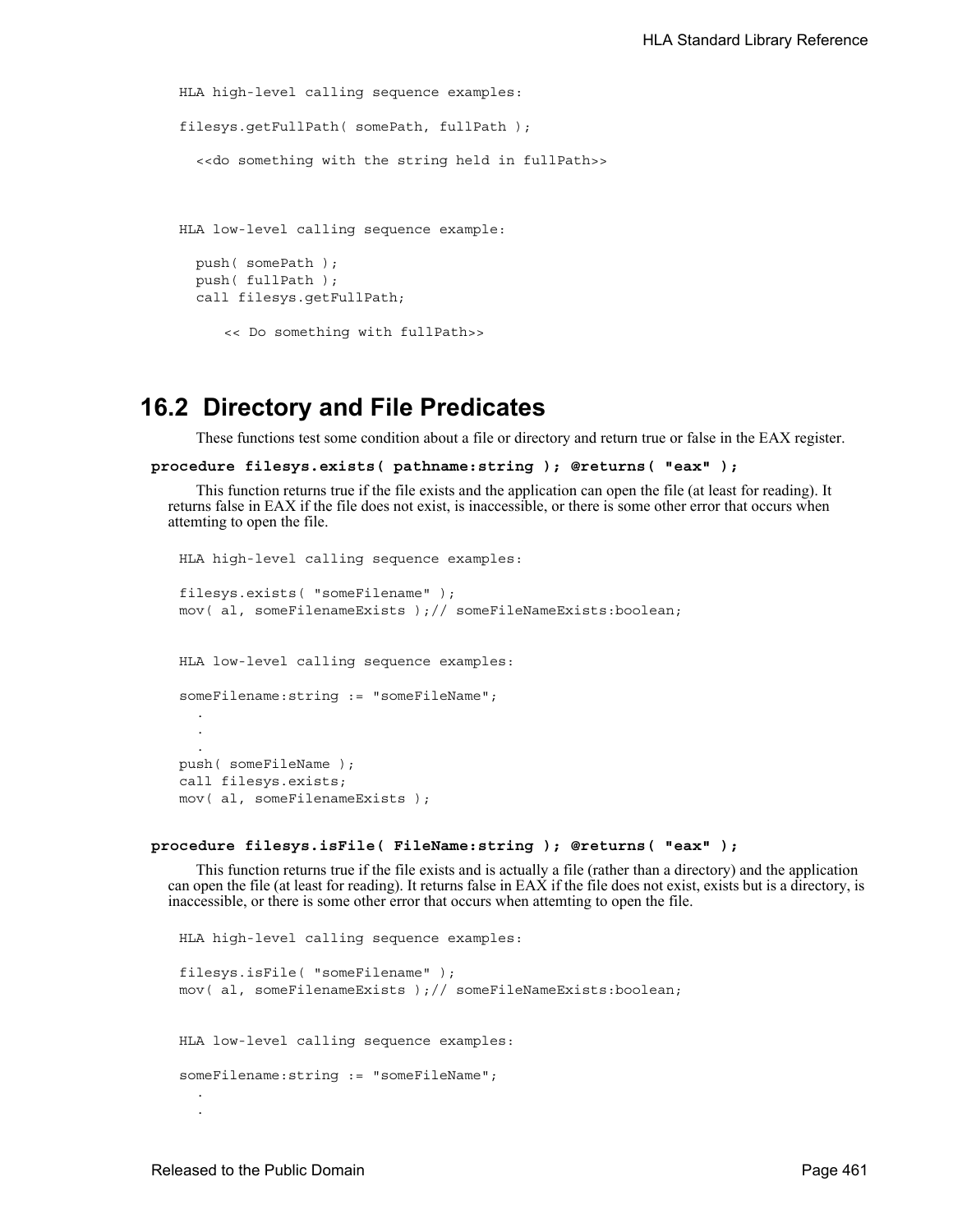.

```
push( someFileName );
call filesys.isFile;
mov( al, someFilenameExists );
```
#### **procedure filesys.isDir( FileName:string ); @returns( "eax" );**

This function returns true if the file exists and is a directory (rather than a regular file). It returns false in EAX if the file does not exist, exists but is not a directory, is inaccessible, or there is some other error that occurs when attemting to open the file.

```
HLA high-level calling sequence examples:
filesys.isDir( "someDirName" );
mov( al, someDirNameExists );// someDirNameExists:boolean;
HLA low-level calling sequence examples:
someDirName:string := "someDirName";
  .
  .
  .
push( someDirName );
call filesys.isDir;
mov( al, someDirNameExists );
```
## **16.3 File Information Functions**

These functions return some information about the file.

```
procedure filesys.size( Handle:dword ); @returns( "edx:eax" );
procedure filesys.size( filename:string ); @returns( "edx:eax" );
```
These (overloaded) functions return the current size of a file. They return the size in the EDX:EAX register pair. There are two versions of this function – one that accepts a string parameter and one that accepts a dword parameter. The first (dword) form expects you to pass it an open file handle; the second (string) form expects you to pass it a string containing the filename of the file whose size you want to compute.

Note: HLA uses macros to implement overloading. If you really must make a low-level call to one of these functions (or if you need to take the address of one of these functions), then you will need to refer to the actual procedure names: *filesys.\_sizeh\_* is the name of the function expecting a file handle, *filesys.\_sizen\_* is the name of the function expecting a filename string parameter.

```
HLA high-level calling sequence examples:
```

```
filesys.size( "someFileName" );
mov( eax, sizeOfSomeFileName );
filesys._sizen_( "someOtherFileName" );
mov( eax, sizeOfSomeOtherFile );
fileio.open( "anotherFile", fileio.r );
mov( eax, fileHandle );
filesys.size( fileHandle );
mov( eax, sizeOfAnotherFile );
fileio.open( "anotherFile2", fileio.r );
mov( eax, fileHandle2 );
filesys._sizeh_( fileHandle2 );
mov( eax, sizeOfAnotherFile2 );
```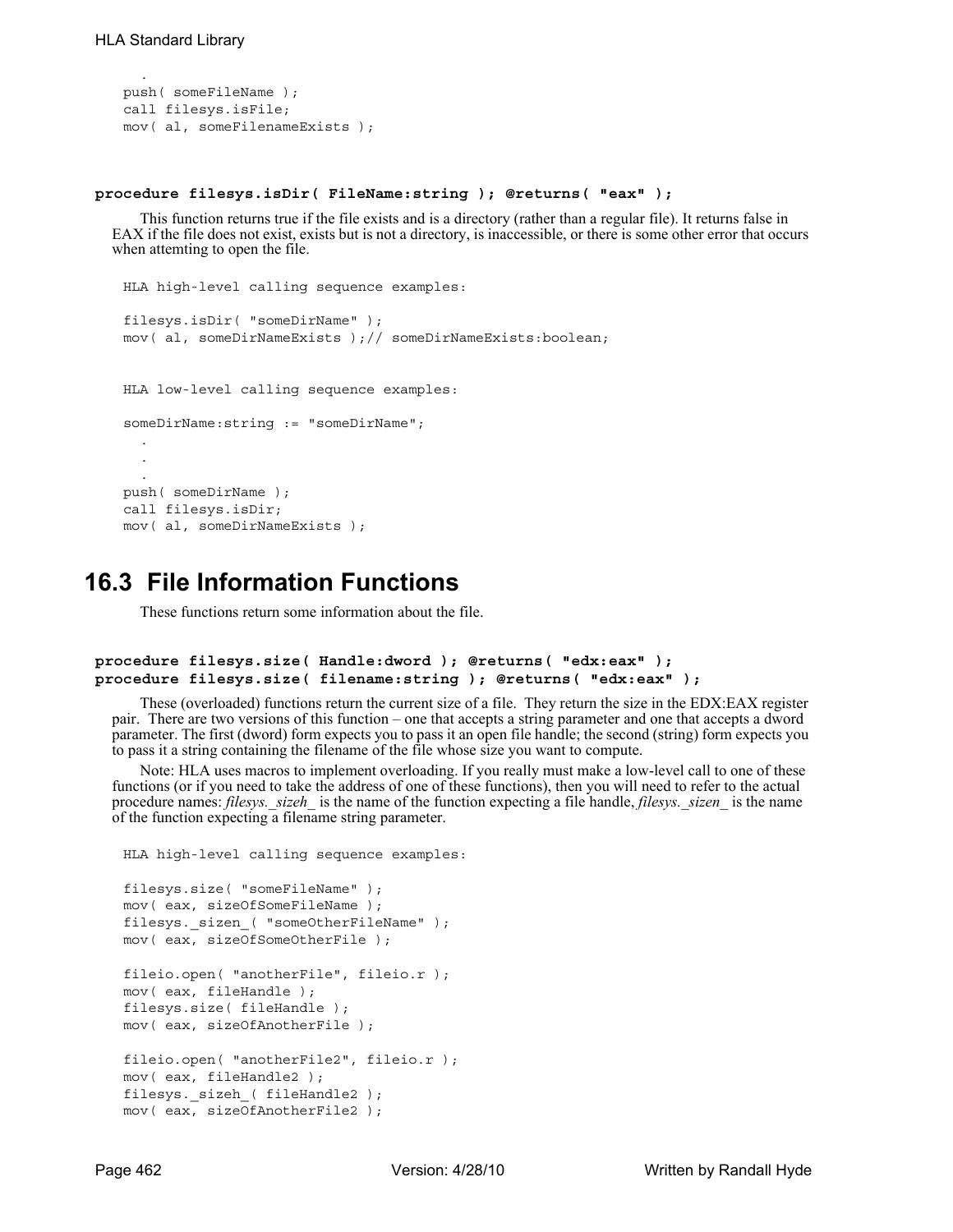```
HLA low-level calling sequence examples:
someFileName:string := "someFileName";
anotherFile :string := "anotherFile";
  .
  .
  .
push( someFileName );
callfilesys._sizen_;
mov( eax, sizeOfSomeOtherFile );
  .
  .
  .
push( anotherFile );
pushd( fileio.r );
call fileio.open;
mov( eax, fileHandle );
push( eax );
call filesys._sizeh_;
mov( eax, sizeOfAnotherFile2 );
```
# **16.4 Directory and File Manipulation Functions**

```
procedure filesys.delete( filename:string ); @returns( "eax" );
```
This function deletes the specified file. Obviously, use this function with care. If this function fails, it raises the *ex.CannotRemoveFile* exception. Note that this function will only delete regular files. It will fail, and raise an exception if you attempt to delete a directory.

```
HLA high-level calling sequence examples:
filesys.delete( "someFileName" );
HLA low-level calling sequence examples:
someFileName:string := "someFileName";
  .
  .
  .
push( someFileName);
call filesys.delete;
```
#### **procedure filesys.mkdir( dirname:string ); @returns( "eax" );**

This function creates a directory using the pathname you supply as a parameter. It returns the error status in EAX. If this function fails, it raises the *ex.CannotCreateDir* exception.

```
HLA high-level calling sequence examples:
filesys.mkdir( "newDirName" );
HLA low-level calling sequence examples:
newDirName:string := "newDirName";
```
.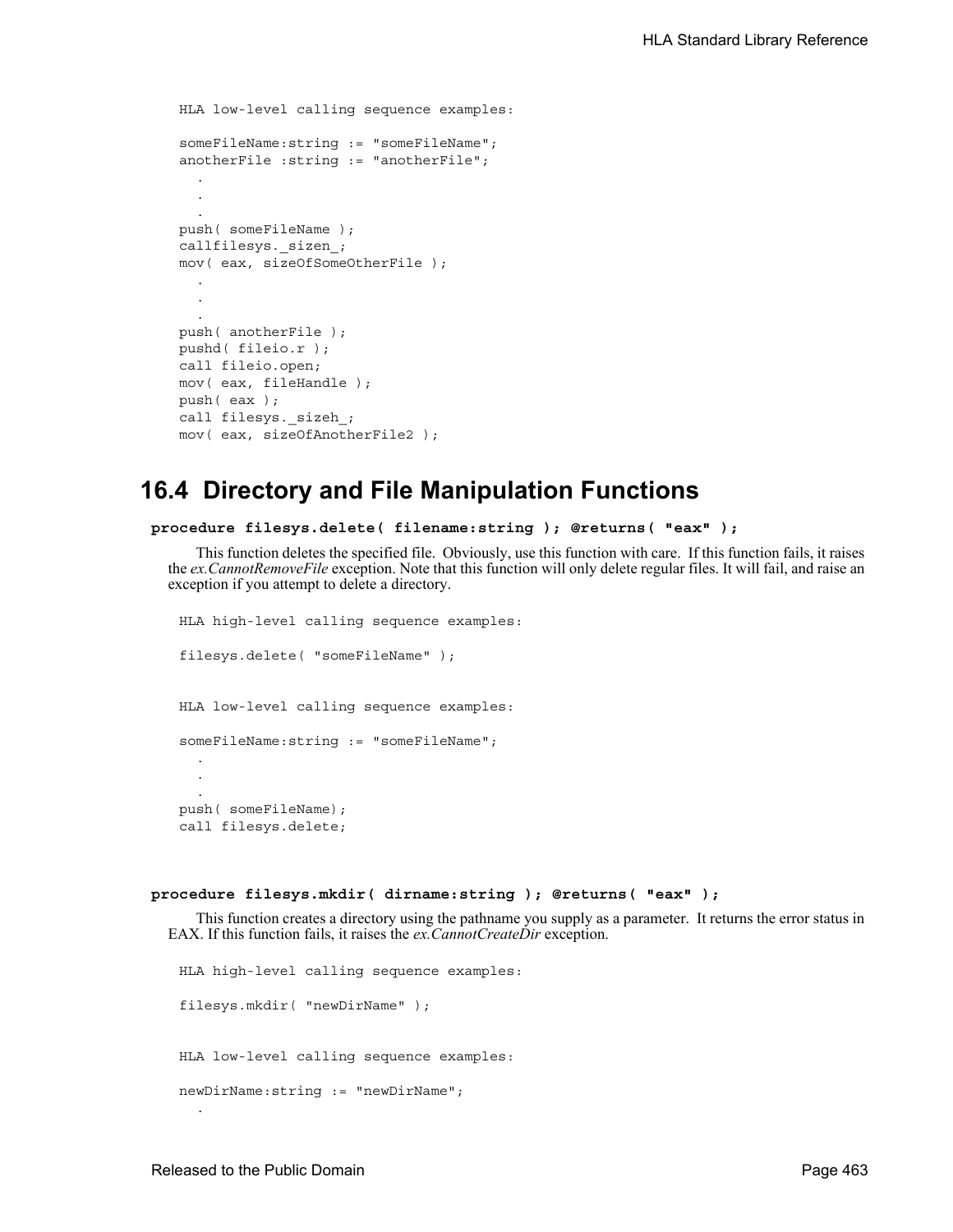.

```
.
push( newDirName);
call filesys.mkdir;
```
## **procedure filesys.cd( dirname:string );**

This function sets the current working directory to the filename you pass as a parameter. If this function fails, it raises the *ex.CDFailed* exception.

```
HLA high-level calling sequence examples:
filesys.cd( "newWorkingDirectory" );
HLA low-level calling sequence examples:
newWorkingDirectory:string := "newWorkingDirectory";
  .
  .
  .
push( newWorkingDirectory);
call filesys.cd;
```
#### **procedure filesys.gwd( dest:string );**

This function returns a string containing the current working directory's pathname in the string you pass as a parameter. The string must have storage allocated for it and it must be large enough to hold the pathname or HLA will raise a string overflow exception.

```
HLA high-level calling sequence examples:
filesys.gwd( allocatedStringVar );
HLA low-level calling sequence examples:
push( allocatedStringVar);
call filesys.gwd;
```
#### **procedure filesys.rename( fromPath:string; toPath:string );**

This function renames one file to another. The *fromPath* parameter specifies the file to rename, the *toPath* parameter specifies the new name for the file. If the rename operation is unsuccessful, this function raises the *ex.CannotRenameFile* exception.

```
HLA high-level calling sequence examples:
filesys.rename( "oldName", "newName" );
HLA low-level calling sequence examples:
oldName:string := "oldName";
newName:string := "newName";
  .
  .
```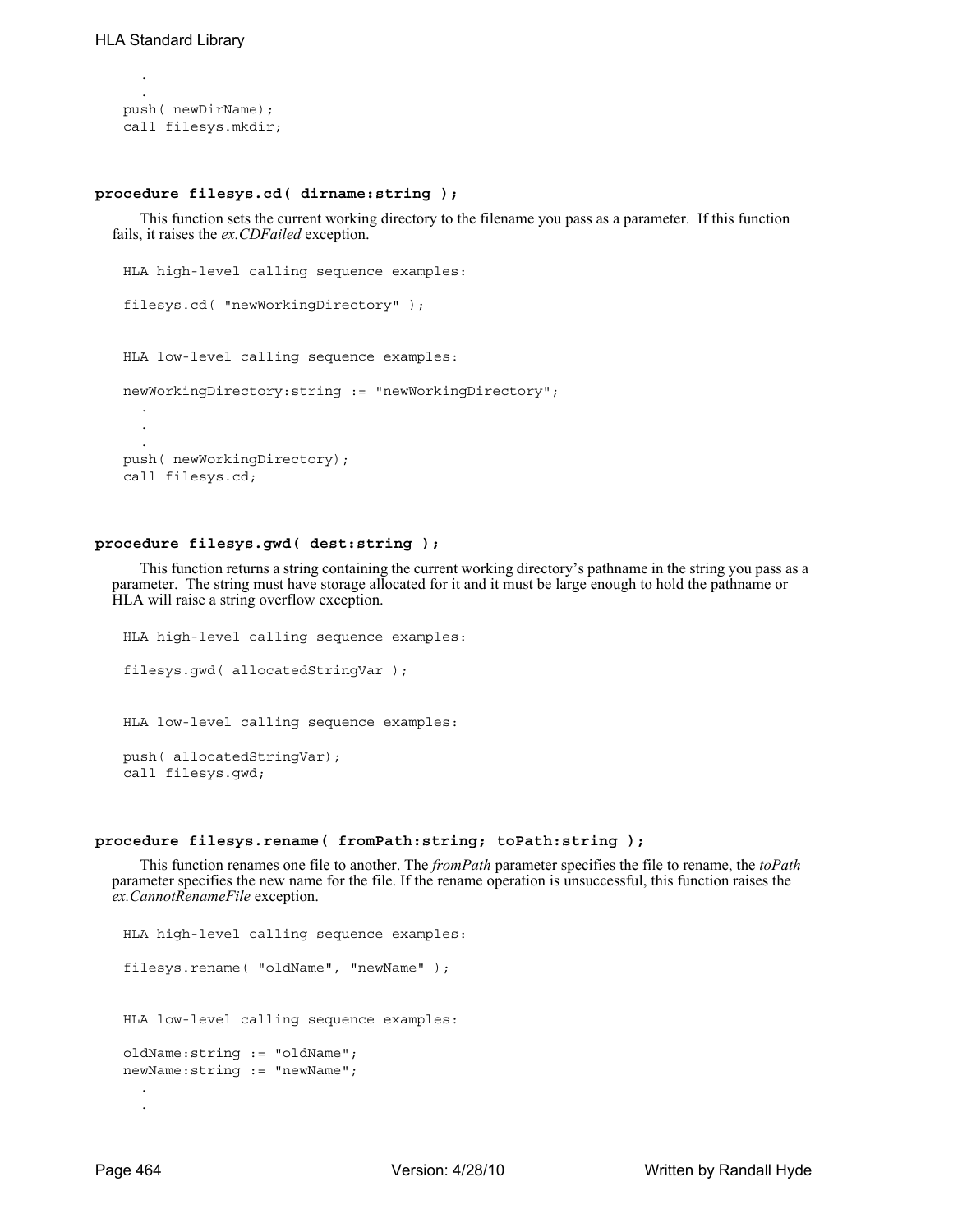push( oldName ); push( newName ); call filesys.rename;

.

## **procedure filesys.rmdir( directory:string );**

This function deletes the specified directory. The directory must be empty before you attempt to delete it or this function will raise an exception. If this function fails, it raises the *ex.CannotRemoveDir* exception. Note that this function will only delete directories. It will fail, and raise an exception if you attempt to delete a regular file.

```
HLA high-level calling sequence examples:
filesys.rmdir( "dirToRemove" );
HLA low-level calling sequence examples:
dirToRemove:string := "dirToRemove";
  .
  .
  .
push( dirToRemove);
call filesys.rmdir;
```
#### **iterator filesys.fileWithSuffix( directory:string; suffix:string );**

This iterator, used within a foreach loop, will repeat once for each file in the directory specified by the *directory* parameter that ends with the string specified by *suffix*. On each iteration of the foreach loop, this function will provide a pointer to the full filename in the EAX register. Note that this function only iterates on regular files, it will not iterate (nor return the string name) of any directory entries. The *filesys.fileWithSuffix* function will allocate storage for the filename string on the heap and return the pointer to this string in EAX. It is the foreach loop body's responsibility to free up that storage when it is done with the string.

```
HLA high-level calling sequence examples:
foreach filesys.fileWithSuffix( "dirToSearch", ".hla" ) do
  // At this point, EAX points at a filename ending with ".hla"
     mov( eax, filename );// filename:string
     // Do something with that string…
     // When we're done with the string, free it.
     str.free( filename );
  endfor;
```
#### **iterator filesys.fileIn( directory:string);**

This iterator, used within a foreach loop, will repeat once for each file in the directory specified by the *directory* parameter. On each iteration of the foreach loop, this function will provide a pointer to the full filename in the EAX register. Note that this function only iterates on regular files, it will not iterate (nor return the string name) of any directory entries. The *filesys.fileIn* function will allocate storage for the filename string on the heap and return the pointer to this string in EAX. It is the foreach loop body's responsibility to free up that storage when it is done with the string.

```
HLA high-level calling sequence examples:
```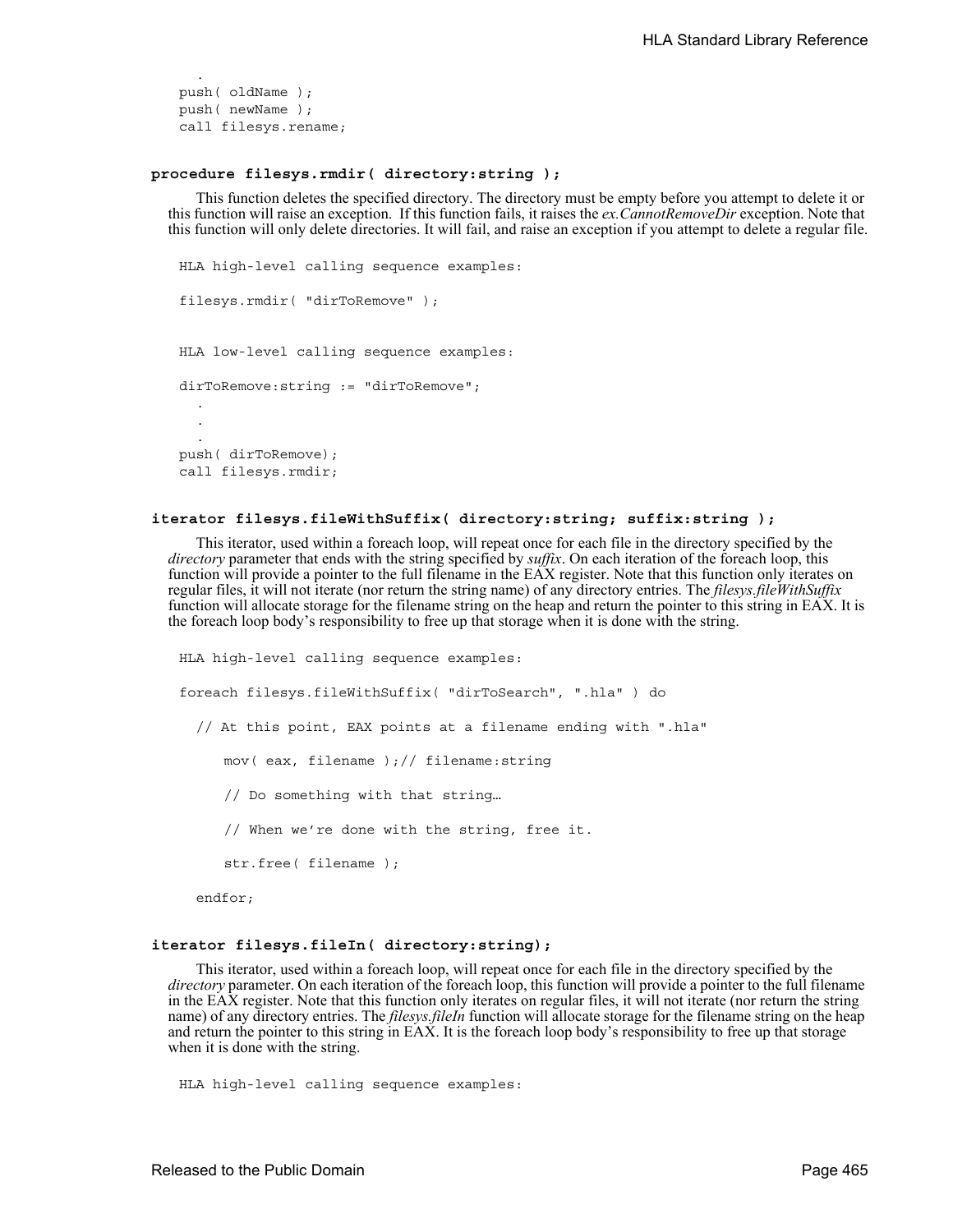## HLA Standard Library

```
foreach filesys.fileIn( "dirToSearch" ) do
     // At this point, EAX points at a filename of a file
     // found in the "dirToSearch" directory.
     mov( eax, filename );// filename:string
     // Do something with the string…
     // When we're done with the string, free it.
     str.free( filename );
  endfor;
```
#### **iterator filesys.fileInCwd;**

This iterator, used within a foreach loop, will repeat once for each file in the current directory. On each iteration of the foreach loop, this function will provide a pointer to the full filename in the EAX register. Note that this function only iterates on regular files, it will not iterate (nor return the string name) of any directory entries. The *filesys.fileInCwd* function will allocate storage for the filename string on the heap and return the pointer to this string in EAX. It is the foreach loop body's responsibility to free up that storage when it is done with the string.

```
HLA high-level calling sequence examples:
foreach filesys.fileInCwd() do
     // At this point, EAX points at a filename of a file
     // found in the current working directory.
     mov( eax, filename );// filename:string
     // Do something with the string…
     // When we're done with the string, free it.
     str.free( filename );
  endfor;
```
#### **iterato**

This iterator, used within a foreach loop, will repeat once for each directory entry, whose name ends with *suffix*, in the directory specified by the *directory* parameter. On each iteration of the foreach loop, this function will provide a pointer to the full directory name in the EAX register. Note that this function only iterates on directory files, it will not iterate (nor return the string name) of any regular file entries. The *filesys.dirWithSuffix* function will allocate storage for the directory name string on the heap and return the pointer to this string in EAX. It is the foreach loop body's responsibility to free up that storage when it is done with the string.

```
HLA high-level calling sequence examples:
foreach filesys.dirWithSuffix( "dirToSearch", "suffix" ) do
     // At this point, EAX points at name of a directory
     // that ends with "suffix" that was found in the "dirToSearch"
     // directory.
     mov( eax, dirname );// dirname :string
     // Do something with the string…
```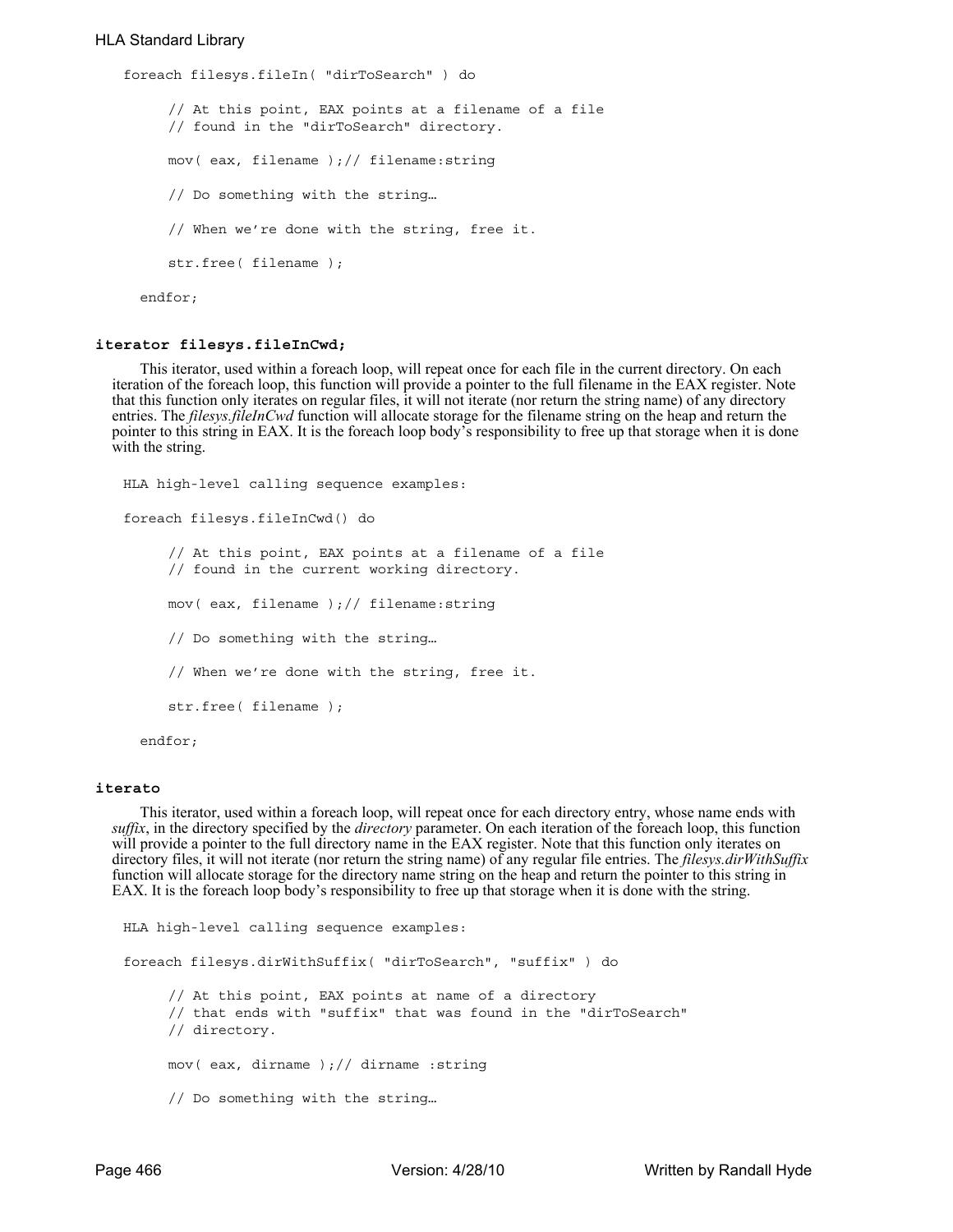// When we're done with the string, free it. str.free( dirname ); endfor;

#### **iterator filesys.dirIn( directory:string);**

This iterator, used within a foreach loop, will repeat once for each directory entry in the directory specified by the *directory* parameter. On each iteration of the foreach loop, this function will provide a pointer to the full directory name in the EAX register. Note that this function only iterates on directory files, it will not iterate (nor return the string name) of any regular file entries. The *filesys.dirIn* function will allocate storage for the directory string on the heap and return the pointer to this string in EAX. It is the foreach loop body's responsibility to free up that storage when it is done with the string.

```
HLA high-level calling sequence examples:
foreach filesys.dirIn( "dirToSearch" ) do
     // At this point, EAX points at name of a directory
     // that was found in the "dirToSearch" directory.
     mov( eax, dirname );// dirname :string
     // Do something with the string…
     // When we're done with the string, free it.
     str.free( dirname );
  endfor;
```
#### **iterator filesys.dirInCwd;**

This iterator, used within a foreach loop, will repeat once for each directory entry in the current directory. On each iteration of the foreach loop, this function will provide a pointer to the full directory name in the EAX register. Note that this function only iterates on directory files, it will not iterate (nor return the string name) of any regular file entries. The *filesys.dirInCwd* function will allocate storage for the directory string on the heap and return the pointer to this string in EAX. It is the foreach loop body's responsibility to free up that storage when it is done with the string.

HLA high-level calling sequence examples: foreach filesys.dirInCwd() do // At this point, EAX points at name of a directory // that was found in the current working directory. mov( eax, dirname );// dirname :string // Do something with the string… // When we're done with the string, free it. str.free( dirname ); endfor;